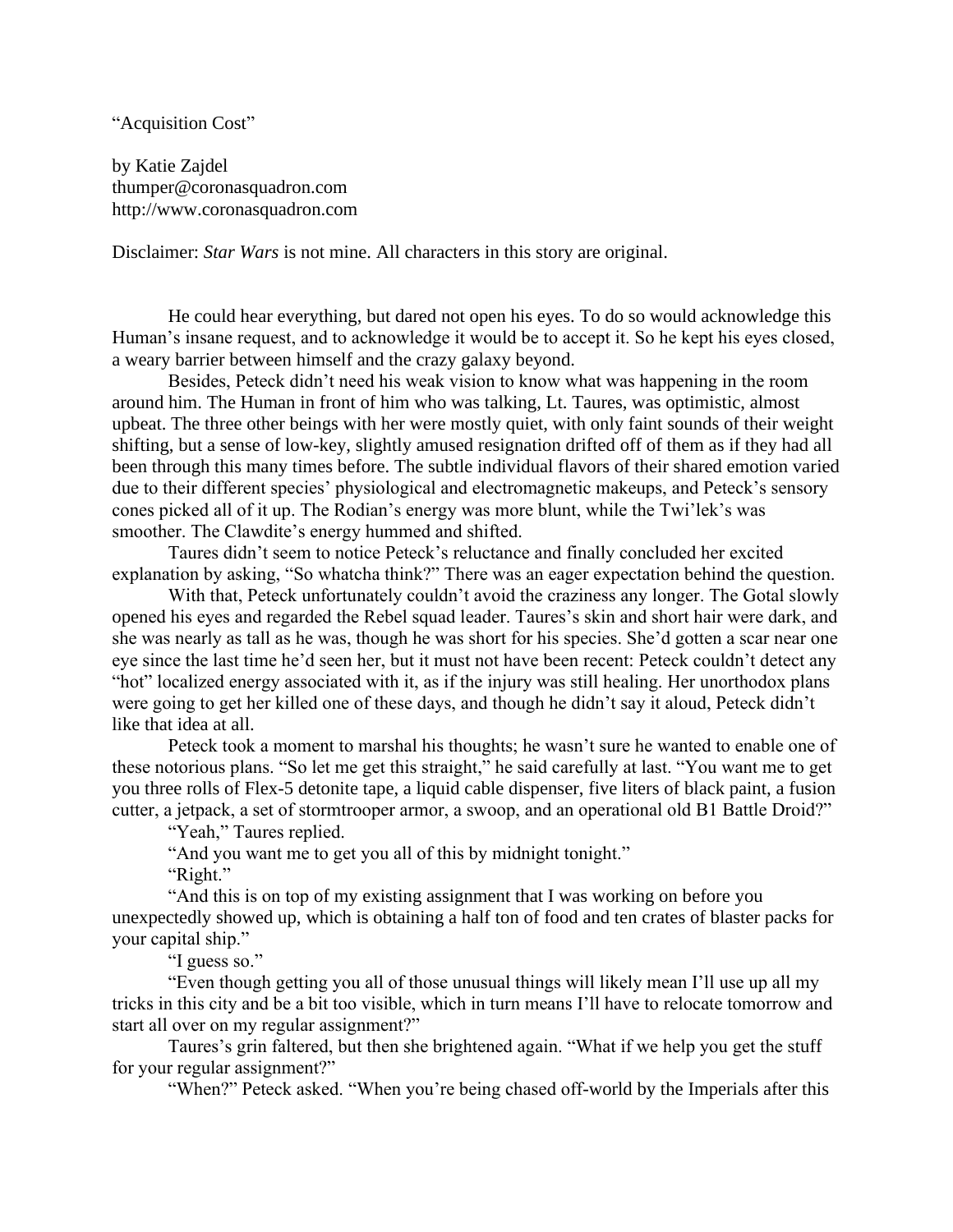little non-covert op of yours?"

"No, no, no." Taures shook her head. "*During* our little non-covert op. We'll lift the stuff from inside the Imperial base for you. One more mission objective won't hurt." Despite her words, there was a small groan from the three other Rebel soldiers with her. Taures ignored them.

"Do you have credits to purchase any of these things with?" Peteck asked.

"Do we ever?" Taures replied. She paused, and then Peteck felt her ratchet up her charisma and pleading persuasion. "Come on, Peteck, this plan will work perfectly, but without that stuff it doesn't have a chance. You can get anything. I've seen you do it. We need your help. Please. What do you say?"

Peteck sighed. Being a procurement specialist in the field for the Rebellion was the most thankless job he knew of. The operations personnel always needed everything *now now now* and had no regard for just how hard and time-consuming it was to find and acquire things with little available funding and while being actively pursued by a galactic military force. It's like they expected him to materialize these things out of thin air... unless he happened to be in the hard vacuum of space, in which case he'd *first* be expected to find some thin air in which to pull everything else out of.

"Why didn't you bring some of this stuff with you from your ship in the first place?" Peteck countered.

Taures shrugged. "Didn't know we'd need it. It's hard to form the right plan without setting eyes on the target first."

"And you can't figure out a good plan that doesn't involve jetpacks or B1 Battle Droids?"

The look of wounded pride Taures affected was completely fake. "Yes, I can figure out a

'good' plan without them. But not a *brilliant* plan. This is a *brilliant* plan."

"What's the difference?" Peteck asked.

Taures shrugged again, almost casually. "Good plans are more dangerous than brilliant plans." Taures aimed an exaggerated, big brown-eyed look of entreaty at Peteck, but despite the external act, Peteck picked up on the twinge of genuine protectiveness Taures felt for her squad.

*Blast it.* Peteck closed his eyes once more and rubbed his face. He'd fallen into the emotional trap, and he of all beings should have known better.

But Taures wasn't alone here. There were three other beings to consider before making significant decisions based on a bit of emotion. Peteck concentrated, trying to get a better sense of how they felt about all this.

The energy of Rez, the Rodian, was whirling everywhere, acting like a clumsy bantha in a small, prize-winning garden enclosure. She'd seemed to already accept that they were doing the mission and felt distracted, probably oblivious to the smaller, minor details like what items they would have at their disposal.

The Twi'lek, Slevi, had a sense of feeling like he was about to embark on an adventure. He hadn't changed. From the other times Peteck had briefly worked with him, he remembered thinking that to Slevi, finding out when or how things would go sideways was just part of that adventure.

Essem was the Clawdite, and he was in his natural reptilian form at the moment. He was a little harder to read at a "glance" since he was more disciplined with his energy, but there was nothing Peteck could pick up from him that felt like a serious objection to the proposed situation.

There was also one other undercurrent of shared emotion in the squad that Peteck noticed now that he was paying closer attention: they trusted her. Though they had teased Taures's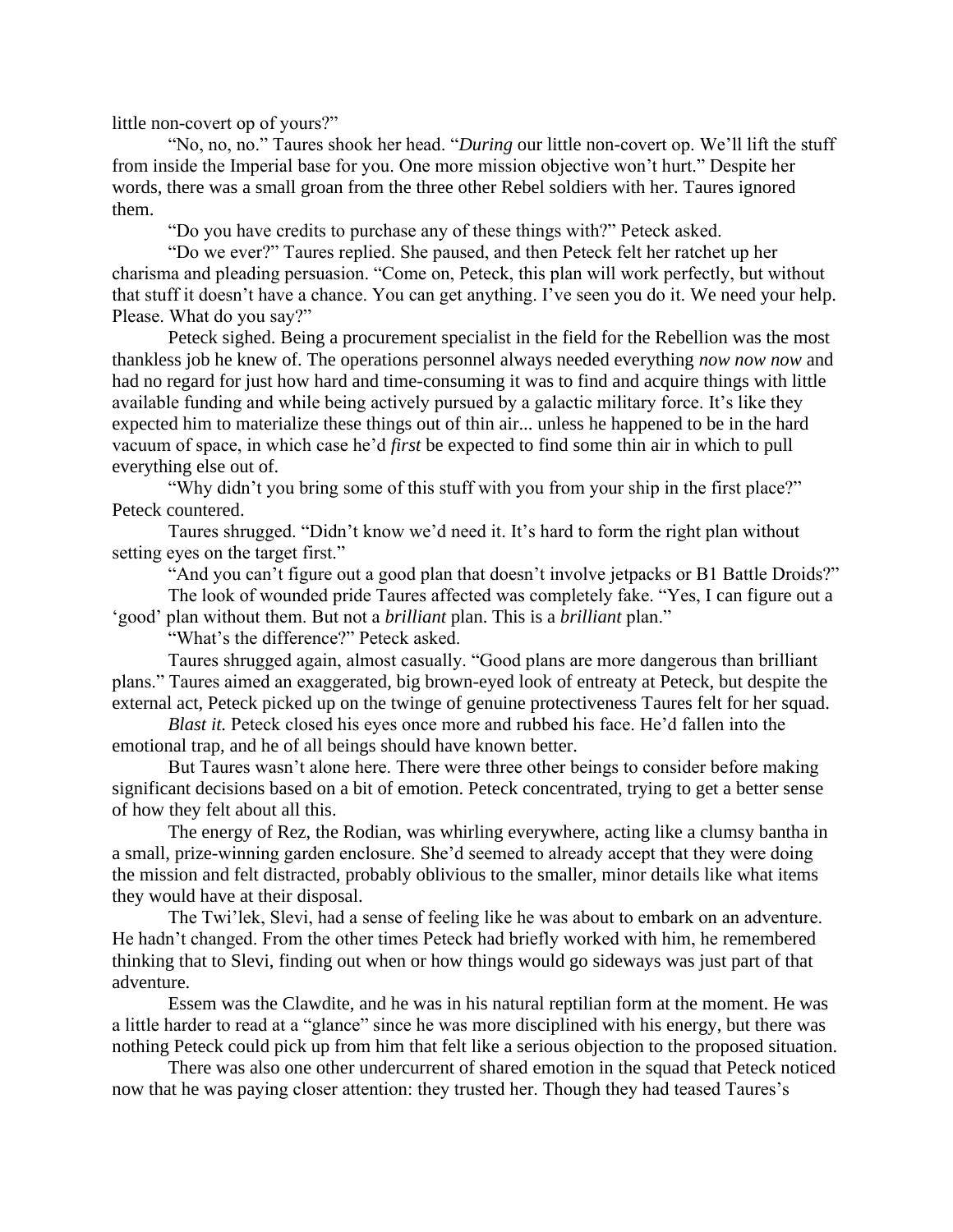oddball plans in the past and would continue to do so in the future, they were willing to join her on another, for reasons only they knew.

Peteck groaned inwardly. He'd been hoping to find a solid reason to say no that Taures would listen to– in other words, a squad member's dissension– but he hadn't. And without that... well, he figured she could sell sand to a Jawa on Tatooine if she tried. He was really going to regret this. "Fine. I'll help," he muttered.

Instant jubilation hit his sensory cones. "Great!" Taures clapped him on the shoulder, and Peteck opened his eyes. "You won't regret this," Taures promised. "And we'll get you your food and blaster packs while we're inside too. It's a small price to pay if this extra-curricular project will cause problems for you with it."

Peteck didn't reply. He knew Taures meant it, but he'd learned the hard way not to hold non-Gotals to verbal agreements they'd made as a result of a fleeting emotional impulse when they were desperate for something. Non-Gotals weren't aware of how much they were communicating for better or for worse, and by the same token, they were unaware of the majority of what he was communicating to them as well. He missed the full, deep, intimate, two-way interactions that came naturally with other Gotals. Vocal conversations with non-Gotals barely scratched the surface of communication and mutual understanding. How could other beings live like that all the time? Having to guess how others were really feeling, and likely being wrong more often than not? And making decisions and taking action based on those misinterpretations? No wonder the galaxy was so full of misunderstandings and vendettas. No wonder the Empire was able to exist and grow.

"You always help us out so much," Taures continued, obliviously breaking him out of yet more acute loneliness that another Gotal would have picked up on before even walking through his door. "I've told you before that I'd love to have you join my squad permanently, and I still mean it. The five of us would be a force to be reckoned with."

Peteck had been afraid she'd bring that up again, mostly because that loneliness made him long to agree to the proposal. He'd gotten tired of being alone on this planet, a Gotal in a non-Gotal world who didn't fit in, didn't belong, and physically stuck out everywhere he went, to the detriment of his job. The mere thought of relocating yet again to another city because he would have to show his face a bit too much that day in possibly suspicious situations just frustrated and exhausted him. Taures's squad members weren't Gotals, but he liked them and could see himself finding some common ground of understanding with them that would be a whole lot better than what he had in his life now. But Taures's squad relied on stealth for their missions, and as he was well aware, there was absolutely nothing stealthy about him. At best, he'd be useless with them. At worst, he'd attract attention and, therefore, danger.

It wouldn't work, either for him or for them. To reiterate that in his head, Peteck also reminded himself of the other reason he'd said no in the past: at least his independence meant his life was his own responsibility. Going to a lifestyle that constantly relied on stunted communications and misinterpreted emotional decisions of other beings for his very survival sounded just as appealing as the last time Taures had brought it up, which was to say, completely not.

And that was true. But...

"No, thanks," Peteck said, squashing that "but" as a bad idea yet again. "In fact," he mused, doubling down against that persistent bad idea, "I think when I relocate tomorrow, I won't tell you where my new place is so you can't do any more of these unexpected drop-ins."

Taures grinned. It was almost infectious. "Not to worry. I'll get your new location info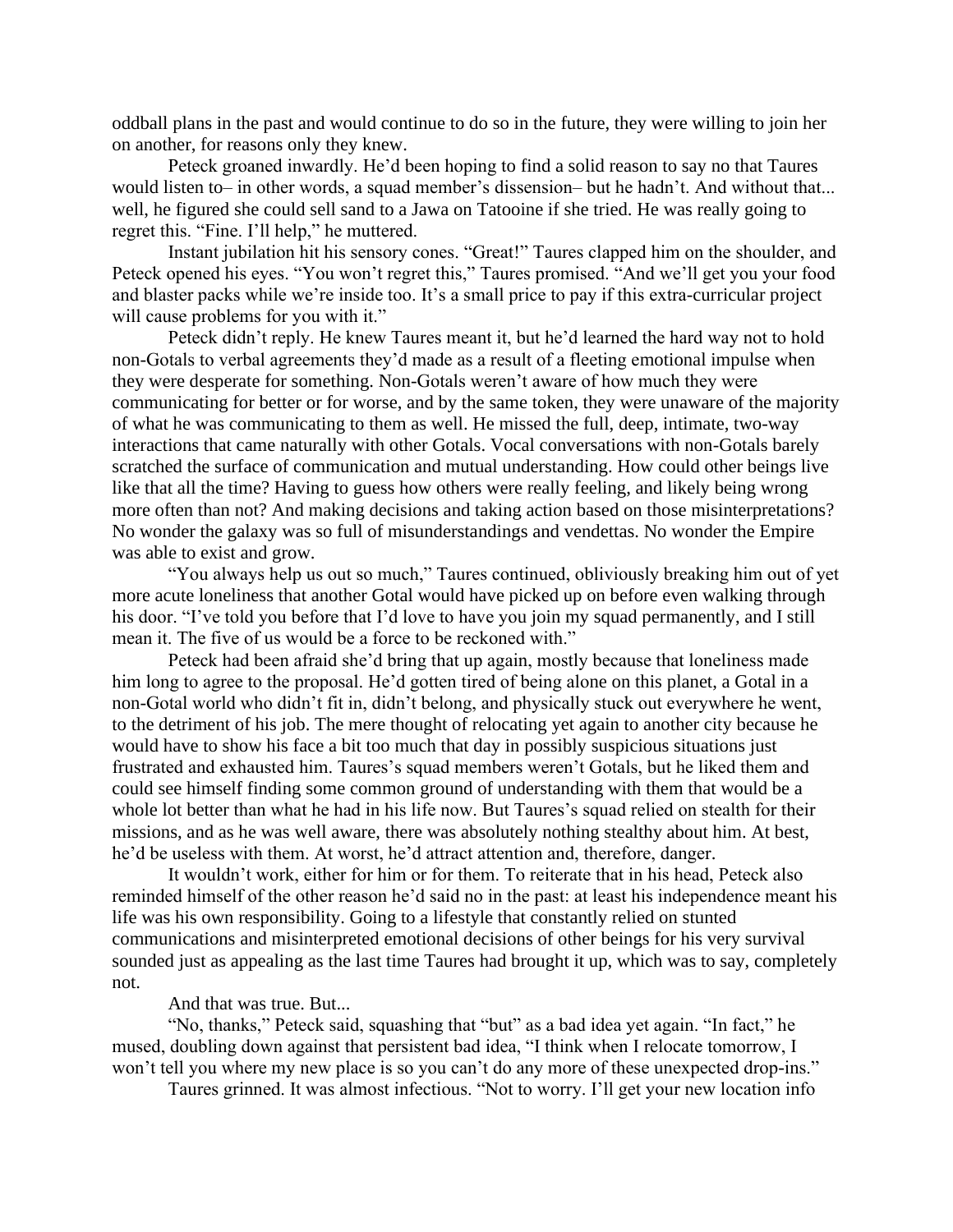from your point of contact on the ship like I did this time."

Even in a place like this with many different types of humanoids, Peteck was acutely aware of how much he stood out, and every physical difference was an external reminder of how cut-off he felt from everyone else. He was larger than most of them, and few had blond-grey fur or a shaggy grey mane like he did. Even fewer had anything remotely resembling the two electromagnetic-sensitive sensory cones on his head. Most other beings' hands were pitifully dainty compared to his, and he usually felt like a lumbering brute among so many smaller, smooth-skinned, frail-looking sentients. The relative rarity of Gotals here compared to species like Humans, Zabracks, and Duros meant that he often had to keep moving: he was noticeable, and when he was noticed, he was remembered. When he was remembered, he couldn't do his job.

And this, Peteck mused sourly, was precisely *not* the way to stay inconspicuous on this planet.

The Gotal, Human, Clawdite, Rodian, and Twi'lek were all crammed together in his landspeeder as Peteck piloted it down the less-frequented side roads of town. Luckily the squad members were wearing civilian clothes. The only reason they were all able to fit inside the vehicle was that Peteck had needed a larger landspeeder in general to accommodate his bigger size more comfortably. And the only reason they were all together in the speeder to begin with was because Taures had insisted on "helping" and had refused to take no for an answer no matter how many times Peteck told her he didn't want "help" and worked better alone. Finally he'd given in to avoid wasting more time. He was short enough on it as it was.

Rez had been taking the opportunity to familiarize herself with the town and surrounding area from where she sat in the front passenger seat she'd been intent on claiming when they left. The cool, murky day made the town seem even more bleak than usual, but she didn't seem to care. Her huge pupil-less eyes peered intently out the windows as they drove, like she intended to memorize every detail, and her two small antennae quivered as if straining to catch whatever her eyes missed, those lazy lowlifes. "There are a lot of speeder taxis parked there," Rez remarked as they went past the congregating vehicles. "What's special about that place?"

"It's a good central spot for picking up passengers in this area. Lots of stores here," Peteck replied, long since resigned to playing tour guide and answering all her questions.

"And the side streets are one-way, but the main roads are two-way, right?" "Yeah."

Rez nodded, then pointed out the windshield with a long, pale green, suction-cup-tipped finger. "What's that tall building there? The five-story one?"

"It's a bank."

Rez grimaced, an odd expression on a Rodian. "So their security will be tighter. Know of any good tall places with accessible roof access?"

Peteck glanced at her. "For what?"

"In case we need high cover or on-the-go shuttle pickup or something."

"How should I know?"

Rez shrugged but continued soaking up their surroundings. "Just figured you'd know the town better than us."

A mild, nonhostile sensation accompanied the words, but Peteck grew annoyed all the same. He *did* know the town much better than they did. They'd only just arrived on-planet from their ship, and he lived here. For one more night, anyway. The reminder made him bristle inside.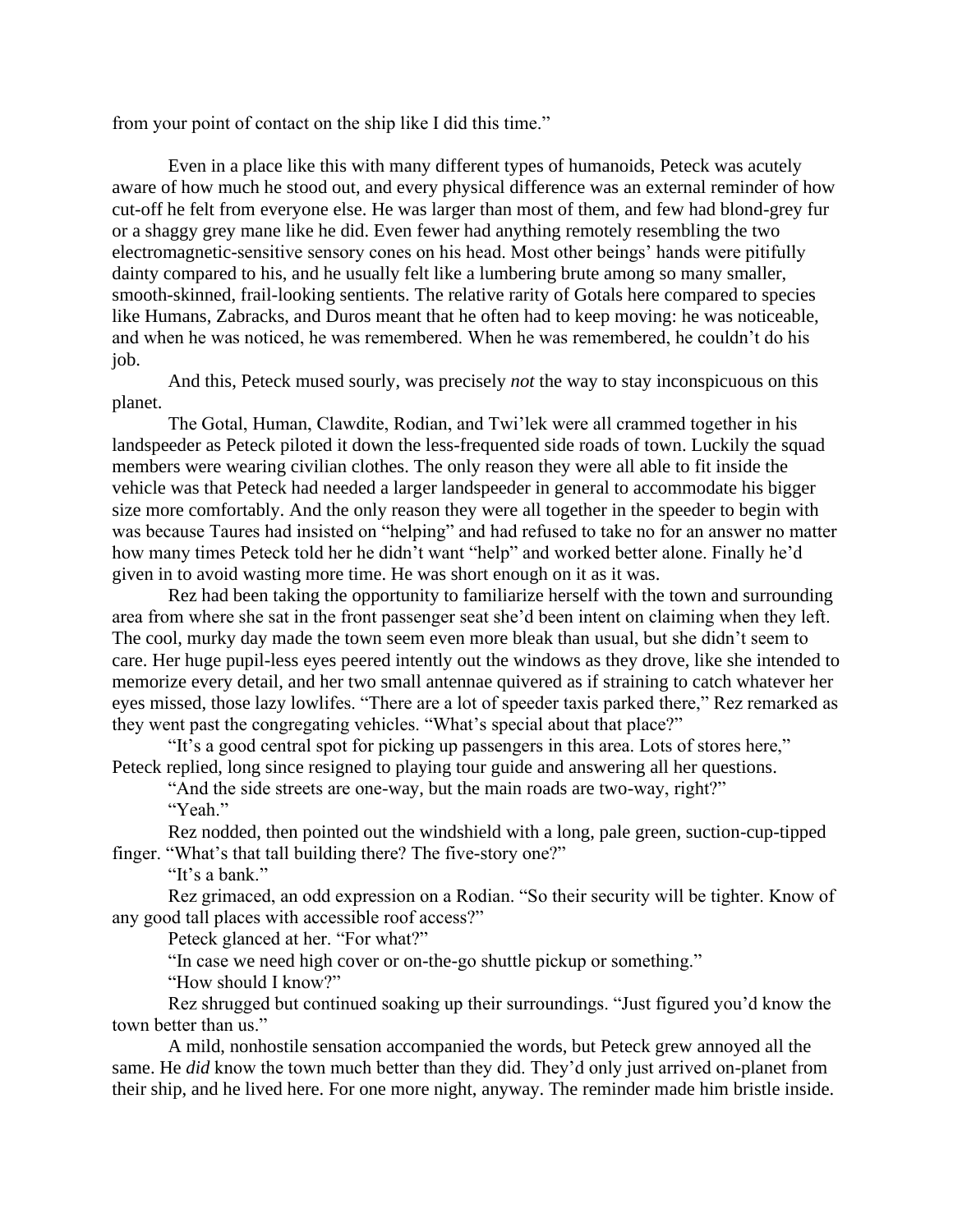"I don't exactly look at places wondering if I can put a sniper up on them," he replied. "I pay more attention to escape routes and side entrances."

Slevi leaned forward from the cramped back seat and poked his pale *lekku*-ed head between Peteck and Rez. "Always good information to have. So where are we going again?" Slevi asked curiously.

"*I'm* going to the place most likely to have a jetpack for you crazy people," Peteck replied. "*You* are all staying in the speeder."

"I might scout around a bit while we're waiting," Rez said offhandedly, her head still swivelling back and forth between windows.

"No, *all of you* are staying in the speeder," Peteck countered. "I know you all well enough to know that your wandering around causes complications, and I really need to minimize complications while I'm doing this kind of thing."

"That's fine, Peteck. Rez, we'll stay in the speeder," Taures said from beside Slevi. Mollified, Peteck returned his attention to the road.

Before too long, he turned down the street to the outskirts of the small local spaceport. It wasn't the main spaceport used by most beings in the city nearby, and it was rarely used by the Imperials either. Its biggest user, in fact, was the company housed in the blocky building Peteck parked in front of alongside numerous other landspeeders.

Slevi leaned forward again and read the sign above the door while Peteck powered down the speeder. "AtmoXtreme?" he asked.

Peteck nodded. "They take customers out from here a lot. Atmo skydiving, orbital spacediving, zero-g sports and lessons, things like that. They're even building a pod-racing track down the road. Now stay here. I won't be long."

Peteck got out and went to the landspeeder's aft cargo compartment where he'd stashed what he figured he would need for this and some of the other procurements that day. First he pulled on his business jacket over his dress shirt and pants and combed his mane for a more professional appearance, then he grabbed the appropriate ID, his datapad prop, and the small forged sticker that was the key to everything. He manipulated the sticker so it was positioned correctly on a thin, clear band that he wrapped around his left thumb so his fur wouldn't interfere, and he adjusted the band until the sticker was in place on the fleshy part of his thumb.

Directing his attention toward the building, he concentrated a moment, but he thankfully didn't detect anything that felt like a large cluster of electromagnetic fields associated with living beings from inside. Of course, at this distance and with his four companions' EM fields nearby drowning everything out, it was hard to tell. Finally Peteck closed the cargo compartment, collected himself, and purposefully strode into AtmoXtreme, datapad in hand.

The lobby was quiet, and the half-empty bags of gear and personal effects sitting near the lockers on the wall meant that he had indeed timed it perfectly: most of the personnel were out with a group of customers. The only being in sight was a young adult Human sitting at the front desk. She was probably not long past adolescence, and her skin was a couple shades lighter than Taures's. The Human looked up when the door opened, and when she saw Peteck she quickly put down a datapad she'd been reading. Her curly hair bobbed a bit as she did so, and her aura projected pleasant friendliness. "Hello. How can I help you?" the Human asked.

Peteck exuded an air of calm authority while he walked in. If there had been another Gotal there instead, they would have immediately sensed all of the electromagnetic signals and nuances that would have told them exactly how calm and authoritative Peteck was feeling at that moment, but as it was, he had to consciously demonstrate and sometimes exaggerate everything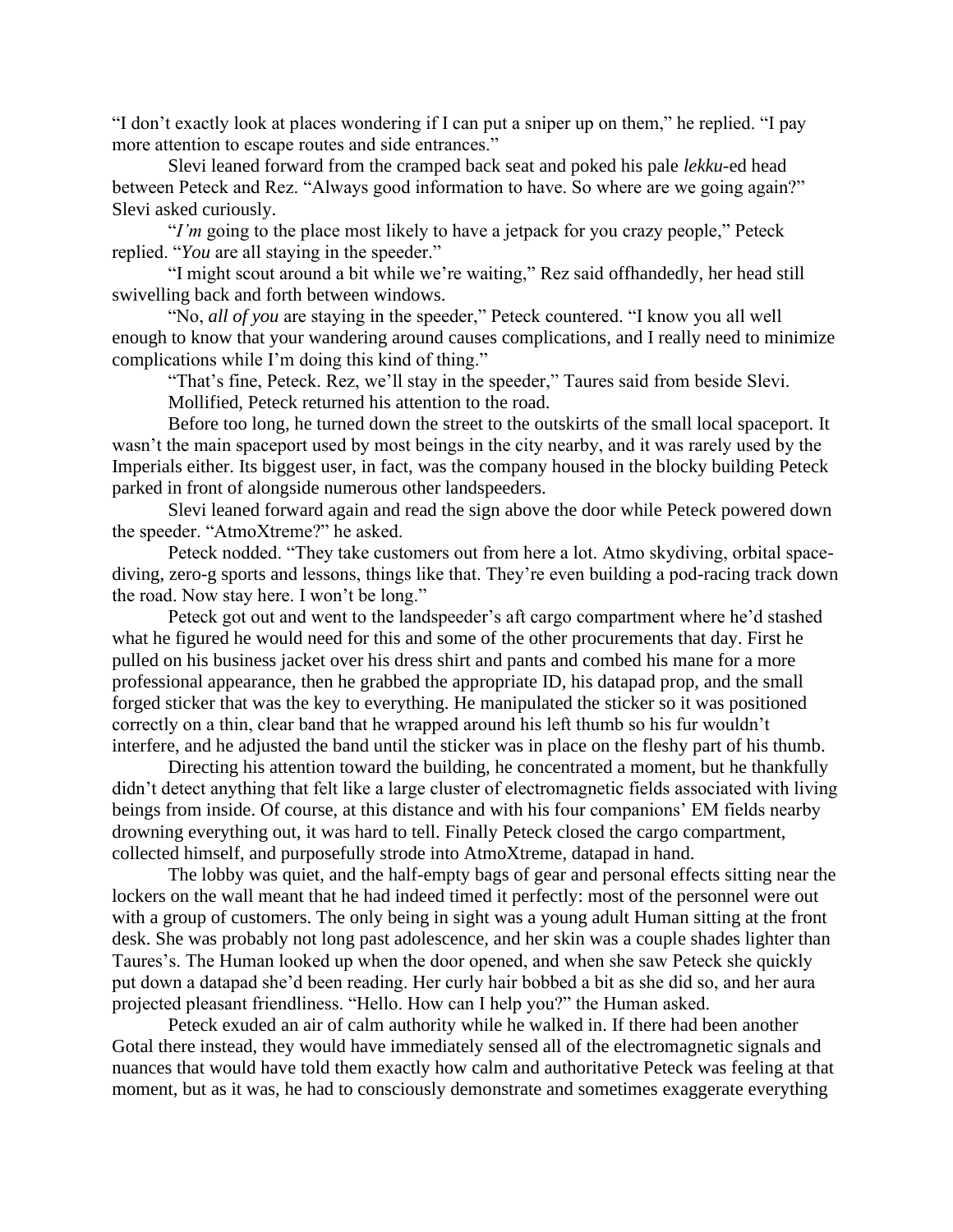outwardly in his posture, facial expressions, voice, and even eye contact so the non-Gotals had even a slight possibility of picking up on it, assuming they were even paying attention. He often felt like he was shouting into a windy world full of beings with no hearing, just for the chance that one of them might hear enough and understand even a fraction of what he was feeling and communicating. It was exhausting. And lonely.

But on the other hand, those same intimate nuances and signals meant there was no way he'd ever be able to con a Gotal like he was about to try to do with this Human.

Peteck stepped up to the Human at the desk and smiled, though the artificial, learned expression came out more awkward than Peteck would have liked. "Hello. I'm from the Office of Public Safety and Health." He flashed his fake ID and badge at the young woman, but not long enough for the Human to absorb many details. "I'm here for the scheduled audit."

"Audit?" The Human's aura pinged with confusion.

"Yes, audit. A government inspection. I had it scheduled with the manager for this time today." Peteck kept his voice calm and neutral while he paid attention to the emotional feedback he was getting from the Human. Then he'd know the best approach to take to manipulate those emotions and get what he needed.

"But... Mr. Ritlan didn't tell me anything about it. He didn't say you'd be coming." There was no defiance in the Human's words, only greater confusion and some anxiety.

Peteck used that confusion and nervousness to his advantage; besides, this was a lot easier to deal with than belligerence or hostility. He frowned slightly. "I see. I'm sure it was just a miscommunication. I hope he didn't forget, since the audit is due today." Peteck quickly refocused on sensing if other beings might be somewhere in the building, but luckily, this Human's was the only living EM field he felt. "Can I speak to him please?"

"He's– he's up with a group doing some atmo diving. He won't be back for a while."

"Oh, my. This does present a problem. I told him before that I'd hold off on the audit as long as I could because he had some other schedule conflicts on the previous days, but this was my last available window. I actually need to get back to the office and submit my findings within the hour."

The Human's anxiety increased. "You do? What'll happen if you can't get your audit thing done now without him?"

"Well, according to–" Peteck mused benignly while he casually hit a few buttons on his datapad and pretended to skim the nonexistent information, "–Part 32 of the Public Safety Regulations Code, Section 195, Paragraph 4.6, a commercial establishment that engages in hazardous activities with the public– that's AtmoXtreme, like the atmo diving you just mentioned your boss was doing with customers right now– requires a current, passing audit from our office in order to remain in operation. In a couple of hours, the last audit will expire and no longer be current, so... if I go by the regs, we'll have to suspend the business license. No more customers until everything is cleared and legal again, starting tomorrow."

The Human's anxiety spiked. "Tomorrow? But we're booked solid for tomorrow!"

Peteck sighed. "Sorry. That's really too bad. You might need to start making some comms and cancelling. My office will be in touch. Thank you for your time." He turned to walk out.

"Wait!" The sound of the chair scraping back and the Human jumping to her feet were quite satisfying. Peteck paused. The Human hurried around the desk and stood before Peteck. The wiry Human was nearly eye-level with the short Gotal, and her curly hair made her seem a few centimeters taller. "Please, sir, is there a way I can help you with your audit thing now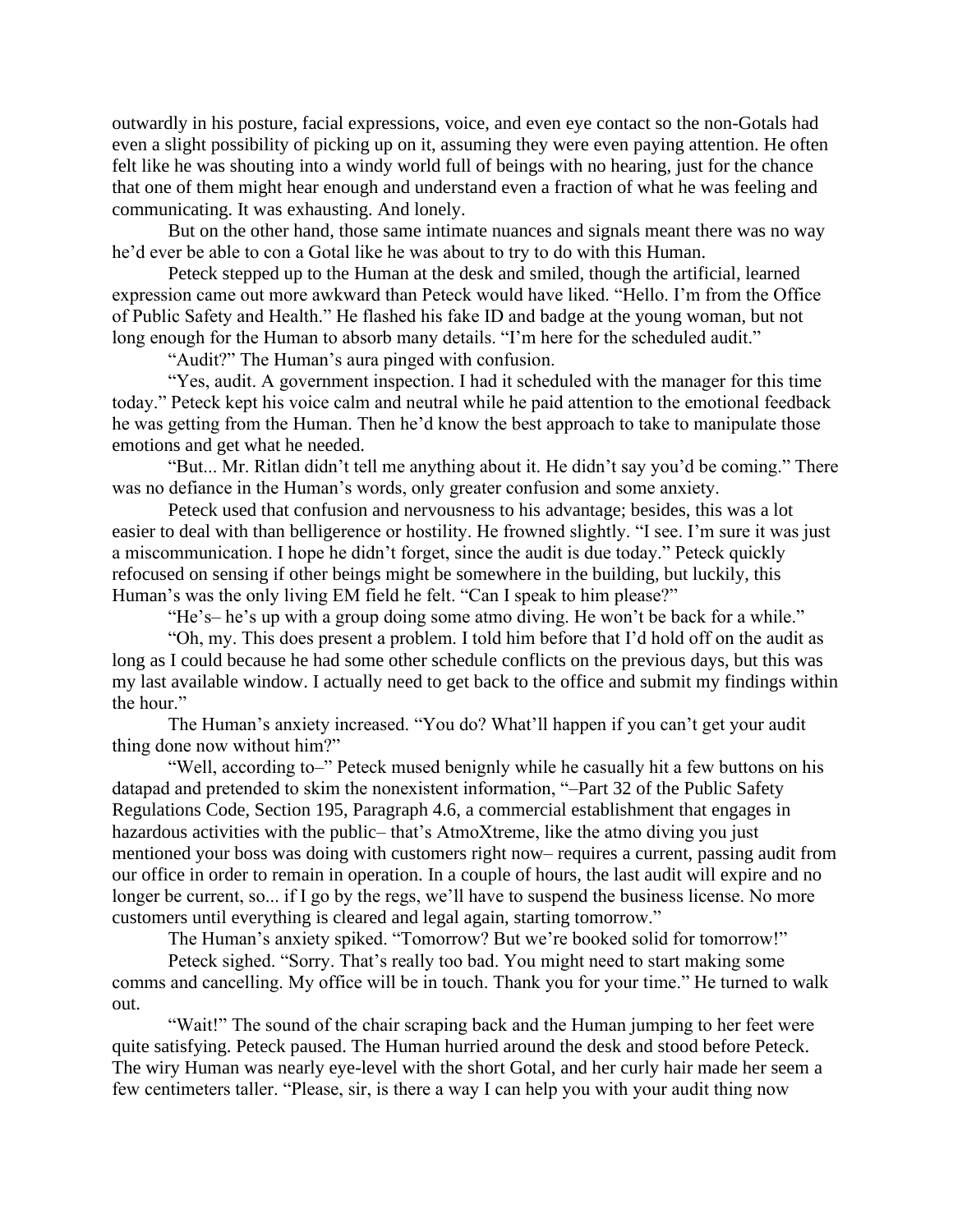instead of Mr. Ritlan?"

That was exactly what he'd been hoping to hear. Peteck absently tapped his datapad as though he was thinking hard and considering it. "Possibly," he allowed at last. "If you can, I would actually prefer it. I don't like closing places and causing conflict– I'm just making sure the public stays safe. Actually, all I need to do is check the certification stickers on a few randomly selected items with pressurization cylinders installed, like breathing tanks or jetpacks. Could you show me where those are kept?"

The Human's face broke out in a grin, and relief flooded through the air. "Yes, I can! Come with me, please, sir." The Human scampered toward the back, waving Peteck with her eagerly. The glow of satisfaction inside Peteck grew warmer, and he followed the Human at a more dignified pace.

"What did you say your name was?" Peteck asked while they walked down a corridor. "I'm Berit."

"Nice to meet you, Berit. Have you been an employee here long?"

"A little while. I'm working here while I finish up school," the Human said. "They let me schedule things around my classes, which helps a lot. Got one this evening after work, actually." She stopped outside of a door, keyed in an access code on the control panel beside it, which Peteck surreptitiously watched, just in case, and opened the door when it unlocked. Berit turned on the lights and led Peteck inside.

Sure enough, small tanks of breathing air and even a few containing other gaseous commodities for non-oxygen-respirating species lined the shelves along the walls. Peteck fought the subconscious nervousness that usually triggered an increased shedding of his fur until he finally spotted what he needed on a smaller storage rack near the center of the room: jetpacks.

Relaxing in relief, Peteck nodded, pocketed his datapad, and then went about playing his role. He walked the shelves of breathing tanks and stopped by several random ones to check the inspection and certification stickers on them. All of them were in good shape and valid. "These all look fine," he said in approval. Berit grinned.

Peteck walked to the group of jetpacks. A quick glance at the most accessible one showed him where the small certification sticker was. Peteck reached out and grasped the jetpack to maneuver it around for a better view of the sticker, just like he'd been doing with the air tanks. This time, though, he casually made sure his left thumb grabbed the jetpack in exactly the right place: over the top of the certification date on the sticker. When he let go, Peteck was pleased to feel the forged date sticker come off the thin band and instead adhere to the jetpack, covering up the real date.

He bent down to study the jetpack's certification sticker, and he paused, frowned, and peered more closely at it. He detected the nervous shift in Berit's aura.

"What? What is it?" Berit asked.

Peteck pointed at the date. "This one is expired."

"What? No, that can't be right!" Berit said. She hurried forward to see for herself, and once she had, despair and fear rolled off of her. "No, I don't understand. They should all be good!"

Peteck considered that information while he set that jetpack aside and checked the stickers on the others. They were, indeed, fine. Peteck looked back at Berit and put on a scrutinizing expression. "You say they should all be good, but that one isn't."

"I don't know how that could've happened!" The despair felt a little more personal than Peteck expected, and if he was right, it would make this even easier.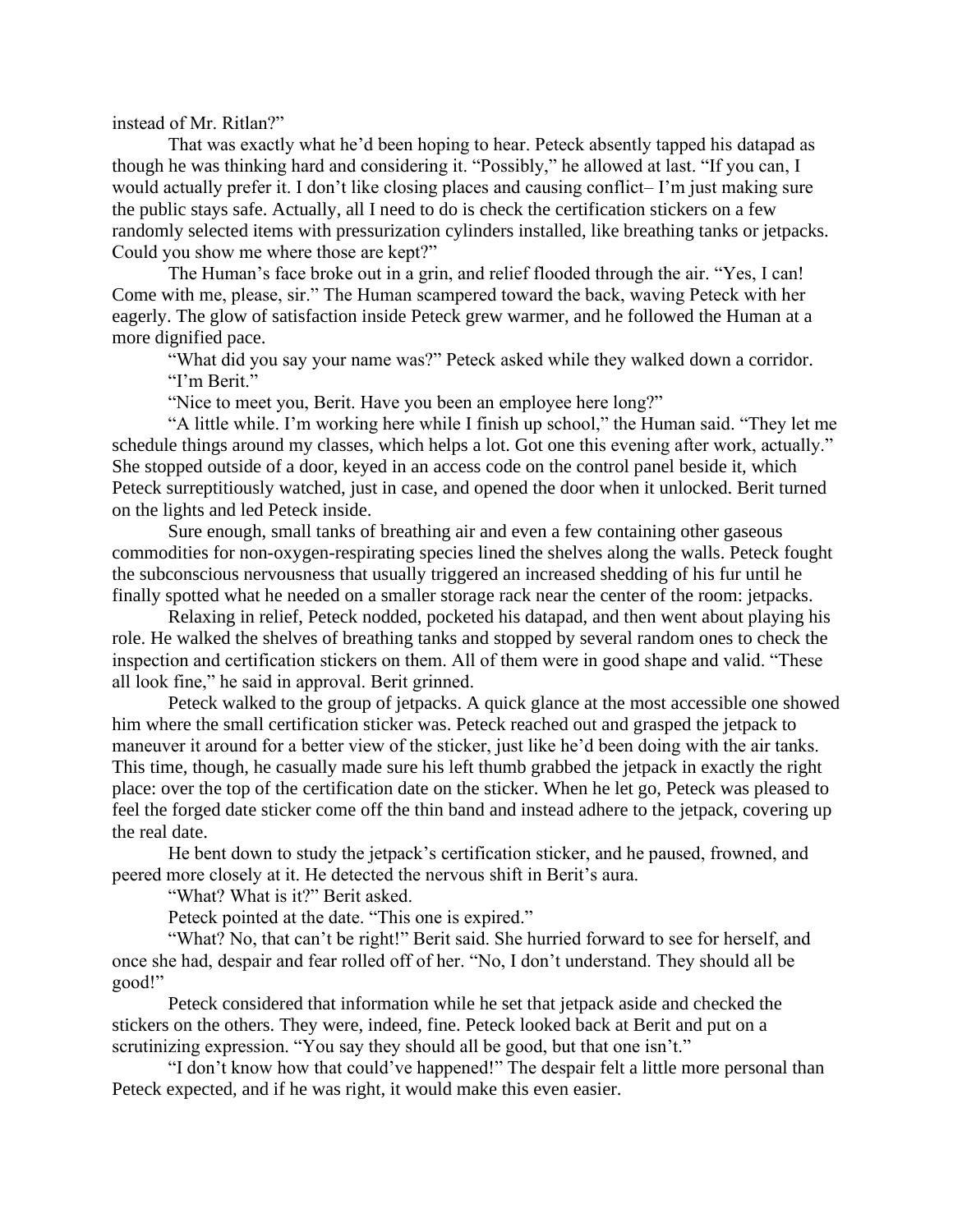He took a chance. "Is it your job to keep the certifications up to date?" Peteck asked gently.

Berit nodded miserably.

That made him feel guilty, but he had to keep pressing forward. Peteck looked back and forth between Berit and the jetpack and acted like he was considering things again. "I'll tell you what. Maybe we can fix this."

A spark of desperate hope flared from Berit. "We can? How?"

"Well, I probably shouldn't do this, but you've been really helpful with letting me in here to get this audit done. All of the other certifications are good, it's just this one troublemaker. It probably got accidentally missed, nothing malicious, I expect. Let me take this one back to our lab. We'll run some tests on it– nondestructive, I promise– and if it tests fine and wouldn't endanger a member of the public who's using it, I'll renew the certification and bring it back here tomorrow good as new. Then you'll be in full compliance."

"Really? You would do that? But– wait–" The whirlwind of emotions shifted to despair again. "Tomorrow would be too late for your audit thing if you need that today."

Peteck shrugged. "Since the rest of the audit went so well, I can grant an interim continuance for AtmoXtreme to remain in full operation while we test this one outlier." He patted the jetpack and attempted a smile again. "As soon as this one tests fine, which I'm sure it will, the audit will be passed and I'll bring this back for you with a new, good sticker. Mr. Ritlan wouldn't even have to know about it."

Those seemed to be the magic words. Berit brightened again, and relief replaced the hopelessness. "Thank you so much, sir. I really owe you one if you would do this for me. You'll be saving my job."

"Nonsense, you're a good employee. I'm sure Mr. Ritlan knows that," he reassured her. Peteck picked up the jetpack and followed Berit out. Berit secured the storage room and joined Peteck in the lobby.

"Need me to sign anything for this?" Peteck asked. "Just so your boss doesn't think it's been stolen if he notices it missing before tomorrow?"

"Oh. Um, yeah, that's probably a good idea." Berit scrounged through the clutter on the desk. Peteck casually watched as she did so, and he saw notes with some scheduled times for tomorrow when customers would be here and he could come back with a minimum of fuss. He also saw the datapad Berit had been reading looked like a fluids engineering textbook.

Finally Berit pulled out the datapad she wanted. She scanned the jetpack's ID chip, and its individual property information and serial number populated the form. Amid the numerous fields being automatically filled out, Peteck noticed one of them was the actual, unexpired certification date. If Berit spotted that, this whole plan was in trouble. Peteck quickly took the proffered stylus and signed it with a completely illegible scribble, closed the form, then thrust the stylus back at her. Now it was time to go before things unraveled.

"Thanks for all of your help, Berit. I'll be back tomorrow," Peteck promised. "I've got to get going now and take this to the lab before I start on my audit report. I hope your class goes well tonight."

"Thank you, sir!" Berit called after him as Peteck walked through the front door with his prize in his arms.

Thankfully the squad had dutifully stayed in the speeder, and they watched as he opened the aft cargo compartment, secured the jetpack and his business jacket inside, and went to the driver's seat. When he climbed in, they were exchanging credits amongst each other, some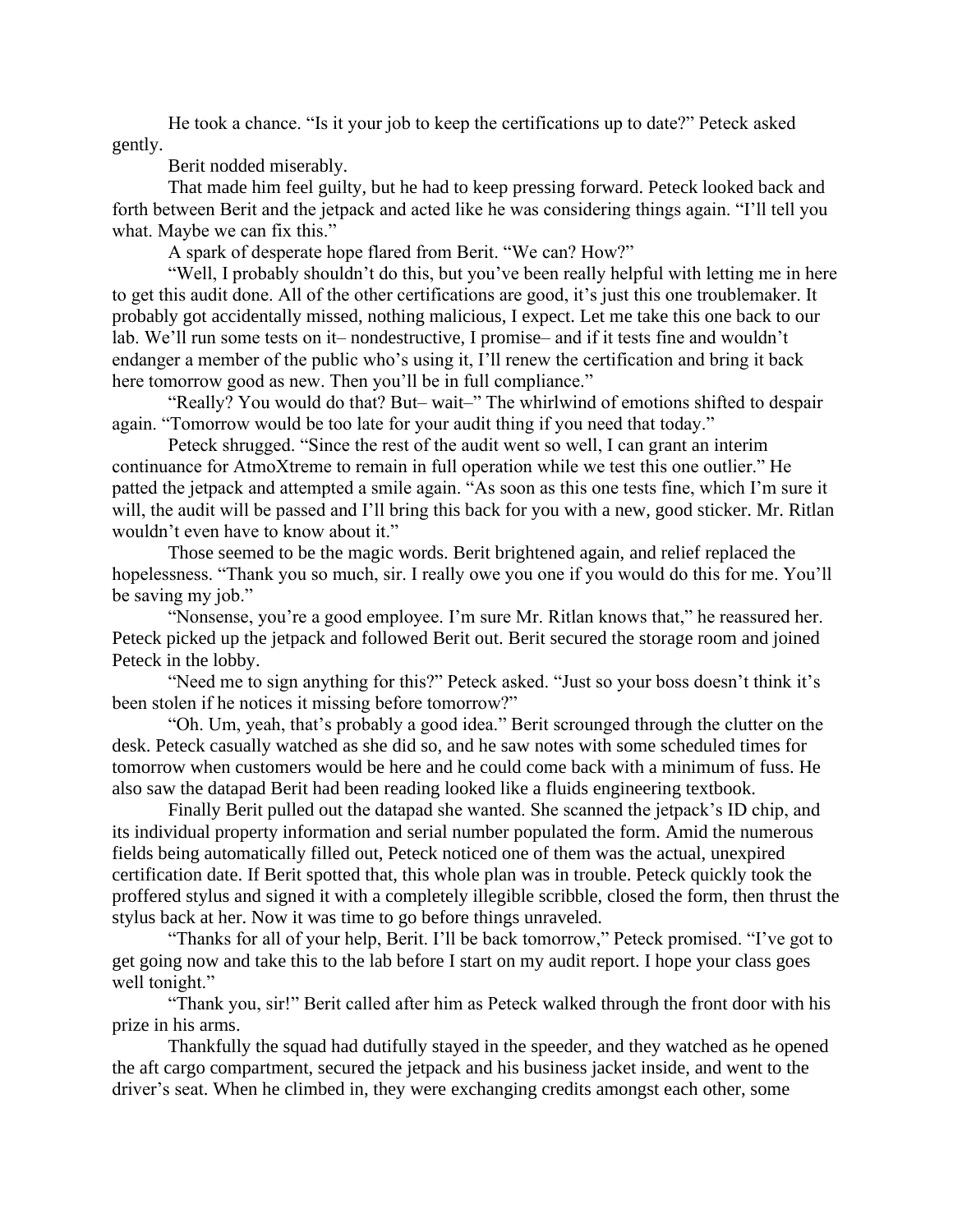happier about it than the others.

Peteck jerked a thumb back toward the cargo compartment. "There's your jetpack. I need it back tomorrow. Undamaged." He put the speeder in gear and headed out.

"I knew you could do it, Peteck," Taures said. There was a grin audible in her voice, and pride and triumph emanated from her.

"I kind of wish you hadn't. That means I'll actually have to go through with the jetpack portion of this mission plan," Slevi told Peteck. "I hate using those things."

"I'll trade you." The deadpan voice belonged to Essem. It was one of the few times he'd spoken since they'd left Peteck's place. Peteck again appreciated Essem's quieter energy field and more controlled emotions. It was hard being around sentients who didn't realize they were constantly yelling at his sensory cones.

"Where are we going now?" Rez asked. Case in point: her energy and attention were intense while her emotions flitted between curiosity and something deeper, like a sense of duty or responsibility and what felt like an undercurrent of chronic fear.

Taures leaned forward in her seat. Her mischief swirled into play, and the close-quarters, discordant mixture from everyone started to give Peteck a headache. It had been too long since he'd been in sustained contact with a group, and his defensive tricks had grown rusty and forgotten. Taures spoke up. "Well, remember when Peteck said earlier that the AtmoXtreme business was going to do pod-racing? That gave me a great idea for how we could fit a pod-racer into the plan–"

"*No.*" The unanimous sentiment was voiced by everyone.

Since Taures insisted on "helping," Peteck finally agreed to let her do exactly that. It was in a small capacity, but Peteck could use the extra assistance on this one.

On the other side of town was a demolition company. They specialized in smaller projects like residential building tear-down and speeder scavenging, mostly because the local Imperials kept a tight leash on them, or so Peteck had heard. Anything larger or potentially more destructive had to be worked directly through the Imperials. The company's demolitions inventory was strictly regulated by the Imperials as well, both in terms of what they were allowed to use and how much they were permitted to store at a time.

They had many items Peteck would love to get his hands on to provide back to the Alliance, and he'd scouted out the establishment quite thoroughly in the past. But despite that desire and his preparations, he'd always resisted the temptation to follow through with acquiring anything. One misstep that caused any part of his distinctive Gotal features to be visible on their security footage would lead them straight to him. Plus, since he wasn't entirely sure of how closely the Imperials monitored the company, what items the company would have to report as missing, and what the potential consequences for them might be, it was attention he didn't want to draw unless he had to.

Today he felt he had to. They had one of the trickier items Taures needed, and other options were slim, especially with the time constraints.

Rez and Slevi had remained in the speeder parked a block away, under strict orders to not cause complications but to be ready for a fast pickup if needed. Taures was going in the front door to pretend to get some information on what it would cost to hire the company for scrapping a speeder she'd totaled in an accident. Peteck's only instruction to her had been to distract the employee or employees as long as possible; like at AtmoXtreme, this place had few extra workers, and the current lack of company speeders in their parking lot meant most of them were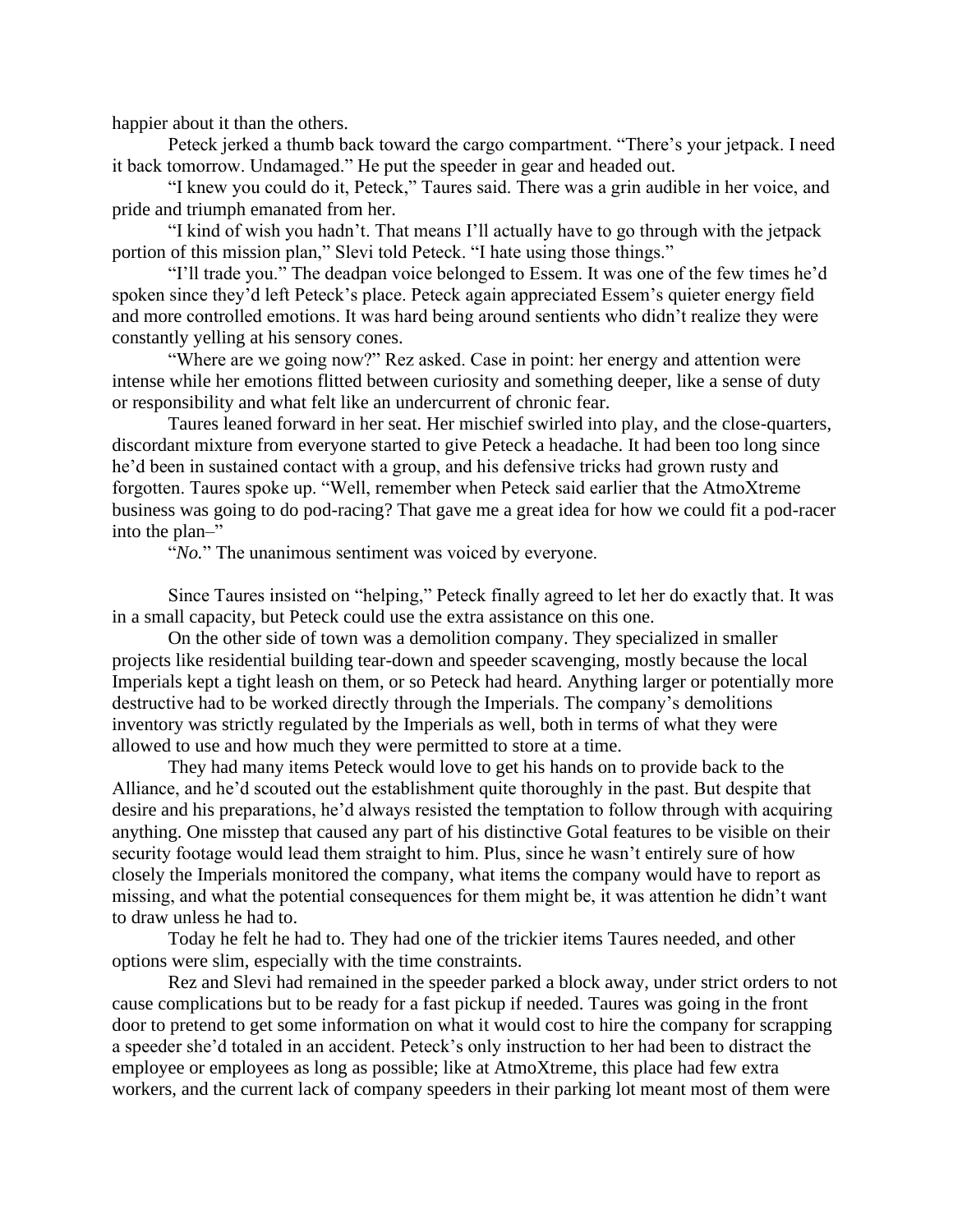out on a job. Taures assured Peteck it wouldn't be a problem. He hadn't figured it would be.

That left Peteck and Essem, who had shapeshifted to a Human form. Peteck felt a pang of envy at Essem's on-demand anonymity. Peteck swapped out his business clothes for more utilitarian civvies.

Once Taures went inside, Peteck gave her a few seconds to start engaging the employees and draw their attention away from any security monitors. Then he quietly led Essem toward the back of the property.

The area around the small warehouse near the speeder scavenge yard in the back was quiet. Peteck concentrated, but didn't detect any electronic signatures of new external security cameras added since the last time he'd scouted this place. Staying low, Peteck and Essem took advantage of various containers and construction equipment to keep out of sight of most of the security cameras. At last they reached the warehouse, and Peteck hurried to the far side. There was an air intake vent near the ground, and the rusted fasteners on the grate cover still hadn't been repaired. It only took a short time to remove the vent cover and disconnect the ducting from the wall. Peteck squeezed through the hole in the wall with difficulty, and Essem followed more easily.

The interior of the warehouse was mostly dark with some sporadic safety lights, but that didn't bother Peteck; the information from his sensory cones was more than enough to navigate by. He went slowly enough to keep both him and Essem away from interior security cameras, but soon they came to what they needed: the company's stock of Flex-5 detonite tape, strictly regulated in the city. Peteck silently passed three rolls to Essem, which earned him an impressed feeling from the Clawdite, then walked a little farther on. They took a short detour to avoid another security camera and encountered their second, more common prize afterward in the form of liquid cable dispensers. Peteck grabbed a dispenser and pocketed a large handful of cable refills. They repeated that slow snatch-and-grab process with a fusion cutter on yet another shelf. Peteck itched to grab some of the other tantalizing items on the surrounding shelves, but he refrained. He was causing this company enough trouble as it was.

Cautiously, they headed back to the vent exit. It had taken longer than Peteck had anticipated to move around inside, and he wasn't sure if they'd run out of available distraction time from Taures. He prepared himself to run if any alarms went off, and as each second passed, he grew more certain it was coming. Essem could get away easily, but not him. He hoped Taures would be smart enough to get the squad far, far away from him when he was discovered and subsequently tracked down. Too many beings around knew the general answer to the simple question, "Where does the Gotal live?"

Somehow they got to the vent without klaxxons blaring. Peteck made Essem go through first, then he passed all of the items through to the Clawdite outside. Taking a breath and trying not to think about how little time–if any– they had left, Peteck squirmed through the tight vent access.

He was partway through when he accidentally got his cones lodged on something and stuck. He struggled and almost panicked as images flooded his mind of getting trapped in there and caught, but Essem reached in and freed them.

Finally Peteck was out, and he exhaled in relief. He couldn't detect anyone running their direction, so maybe they hadn't been noticed yet. He quickly reconnected the ducting and vent grating, scooped up the cable dispenser and fusion cutter while Essem carried the Flex-5, and led Essem quickly away behind the cover of a large piece of construction machinery.

They took a few moments to collect themselves there. Peteck calmed down a bit, but they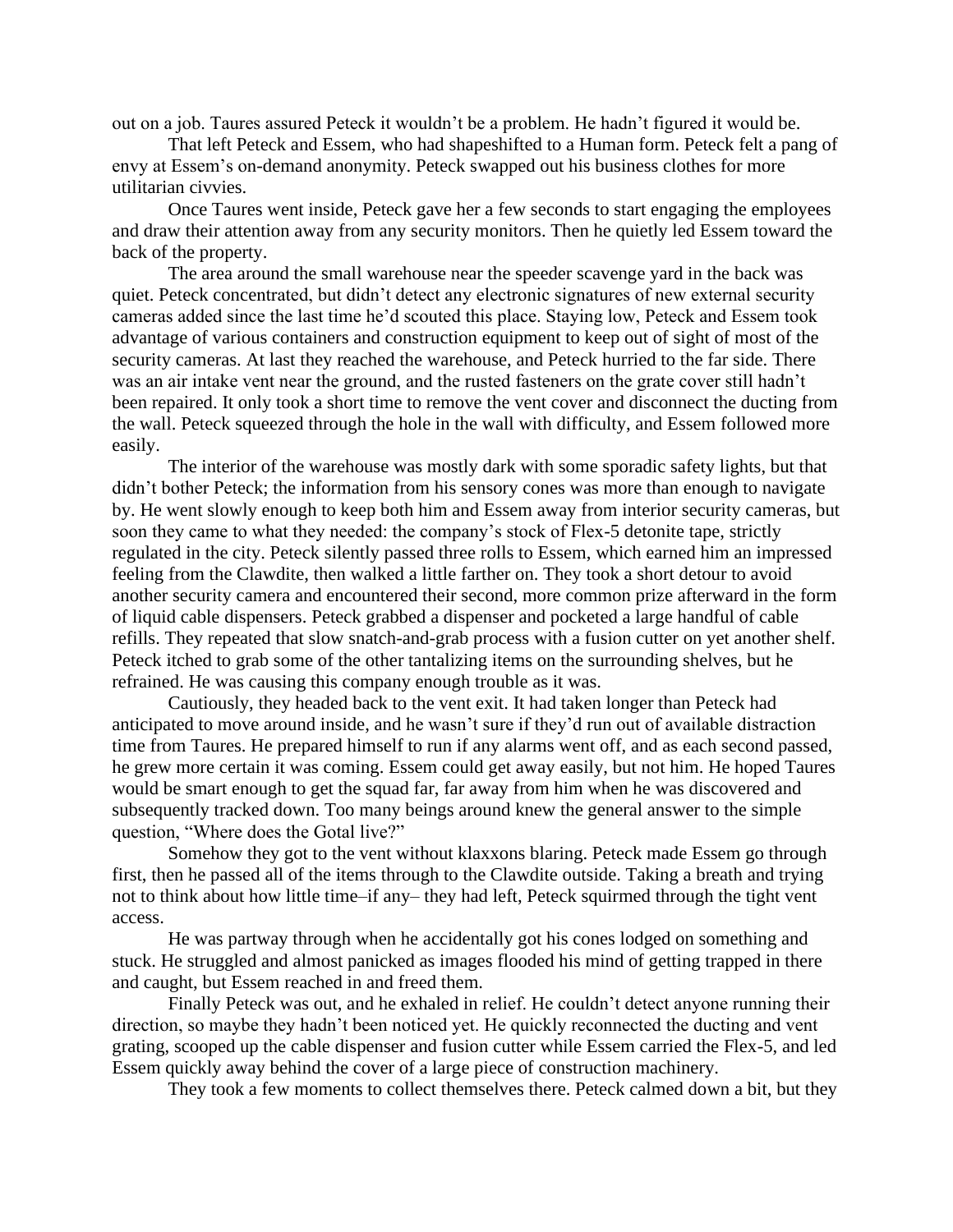still had to get back to the speeder without any employees spotting a Gotal lurking about. If only he could shapeshift too...

While they regrouped, Peteck spotted something on the edges of his weak vision that made him perk up. He looked closer, into the company's speeder scrap and salvage yard, and confirmed what was there. His adrenaline-fueled happiness and appreciation for the stroke of luck washed blindly past Essem, unacknowledged.

"Can you carry all of this back to the speeder?" Peteck whispered.

"I think so," Essem whispered back.

"Do you remember the path we took coming in that gave us cover?" "Yes. Why?"

Peteck handed the liquid cable dispenser and fusion cutter to Essem and helped him reconfigure things better in his loaded arms. "Take all of this back to the speeder right away. If someone from the demo company spots you, drop it all and run. I'll meet all of you at the speeder in a few minutes." Peteck tried to smile and jerked a thumb in the direction of the scrap area. "There's a swoop in there that looks pretty good. I'm going to see if I can get it to run."

Several hours later, Peteck had left three of the squad at his place with most of the acquired items so they could do whatever they needed to do to prepare it or stage it for their mission that night.

Slevi was hurriedly fixing the worst of the problem areas on the swoop using parts that Peteck had had to obtain from a local mechanics shop. The paint Taures needed for her mission had been liberated one liter at a time from several unattended residential garages. The stormtrooper armor had taken a while, and they didn't have every internal piece that made it truly functional, but the civilian-staffed armory that repaired and refurbished the local Imperials' armor probably wouldn't notice right away that one of the suits in a to-be-repaired container had been swapped with cheap foam look-alike pieces.

Now the sun had set, the stars and lights of passing ships were visible overhead through the patchy clouds, and it was just Peteck and Essem going after the last item, and one of the hardest: a B1 Battle Droid. Peteck had again tried to convince Taures to let him go alone, but her firm stance was that Essem could help with the droid.

In the neighboring city was a second-rate technical and engineering school. Like the rest of its surroundings, it was under-maintained and bleak, a place built more on promises than its history of fulfilling them. Many of the students who attended it did so in the hopes of learning enough to one day leave town and make a better life for themselves. In reality most of them never made it that far, and the school ended up spitting out mediocre technicians that the nearby Imperial garrison and various local Imperial government offices contracted at sub-par wages to maintain their vast amounts of equipment, like the armory repair.

The school was a useful and versatile resource for someone like Peteck, though, so he made sure to always keep a forged student profile with a fake name entered in their database. His student ID was nestled securely in his pocket in case things went wrong, but...

"I don't have any school documents for you or time to make them," he told Essem as they drove.

"That's all right," Essem said calmly. The Clawdite had long since reverted to his natural reptilian form and was still wearing his loose-fitting civilian clothes. "I'm not here to get in your way. I'm just along in case there's a problem with the droid."

The blasted droid. Peteck hated those things. "Good. Then stay put while I go in. I'll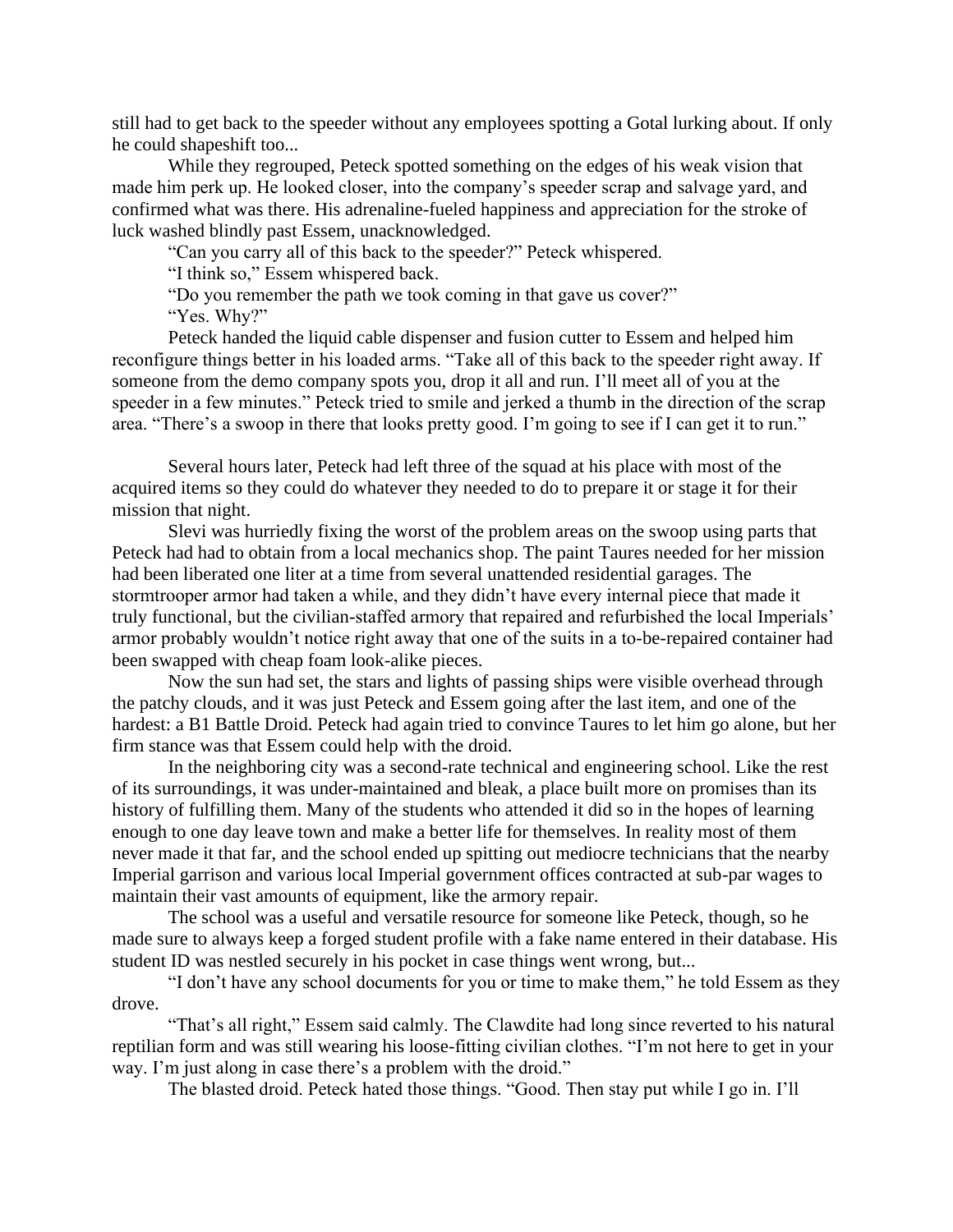comm you if I need anything."

Essem nodded.

When they arrived on the campus, Peteck drove to the west end and parked in a secluded spot near the Automaton Studies building next to the Engineering Studies complex. Though it was dark out, the sidewalks and buildings had intermittent lighting. Evening classes were in session, and he hated doing this with so many students and teachers still around, but he couldn't afford to wait any later in case there wasn't a B1 here and he had to find one somewhere else. He double-checked the tools in his pockets, grabbed a datapad with the school's latest published information and refreshed his memory on a few of the current Automaton Studies teachers' names and projects, and then scoped out his target. About ten minutes later it looked like it was as clear as it was going to get, so he got out of the speeder and started off.

The other humanoids walking between buildings to their classes again made him feel out of place and cut off. He wanted to fit in for once and not stand out. Maybe then he could do his job without having to relocate so often. Some stability would be nice, as a change of pace.

That reminded him of the likelihood of having to move again once this mission was over, and a pang of regret fluttered deep inside. Soon he'd be in yet another new town, probably the only Gotal there yet again, and the cycle would start all over.

Maybe Taures and her squad had the right idea. Even when they moved, they stayed with each other: there was some consistency. But the issue of Peteck's inability to fly under the radar like they did obviously hadn't gone away in the last several hours, and it never would. He'd be a walking target drawing attention to them. Visible and obvious.

Just like he felt right now.

It was all giving him a headache.

He forced the feelings down and made himself focus on his job while he walked. The best way he could make himself less visible when he knew he stood out was to make it seem like he was supposed to be there. He quickly adopted the general posture and gait of a few other students he saw walking nearby, and without stopping he went to the storage building behind the main Automaton Studies classroom building.

As expected, the door to the storage building was locked, and the single flickering light above the door illuminated far too much for his tastes. Peteck dug into his pocket as if getting out a key, and as he did so he concentrated fully on the information his horns were sensing to detect anyone coming near.

He was immediately sorry that he had, since the first and strongest sensation was a jab of pain in his head from the large amount of power cells stored in the windowless building before him. He flinched and tried to block it out again, then cursed himself for not noticing the signs beforehand; he'd erroneously attributed the dull headache to the day he'd spent crammed next to Taures's squad and having to constantly guard himself against their electromagnetic intensity.

When he got this spike back down to a low throb, he pulled out his lockpicking set. He hadn't had a chance to sense if anyone else was around or approaching, and looking around to check visually would draw attention to himself as something Not Right, so he took a breath and quickly went to work as casually as he could.

Soon Peteck got the simplistic lock open. He pocketed his tools, opened the door, stepped inside, and turned on the overhead light. He closed the door behind him.

The concentrated interference and energy emissions from the bins of droid power cells was even stronger without a solid wall blocking it, and Peteck cringed at the sudden sharp pain and wave of dizziness. He'd forgotten how much he hated coming to this building. He forced his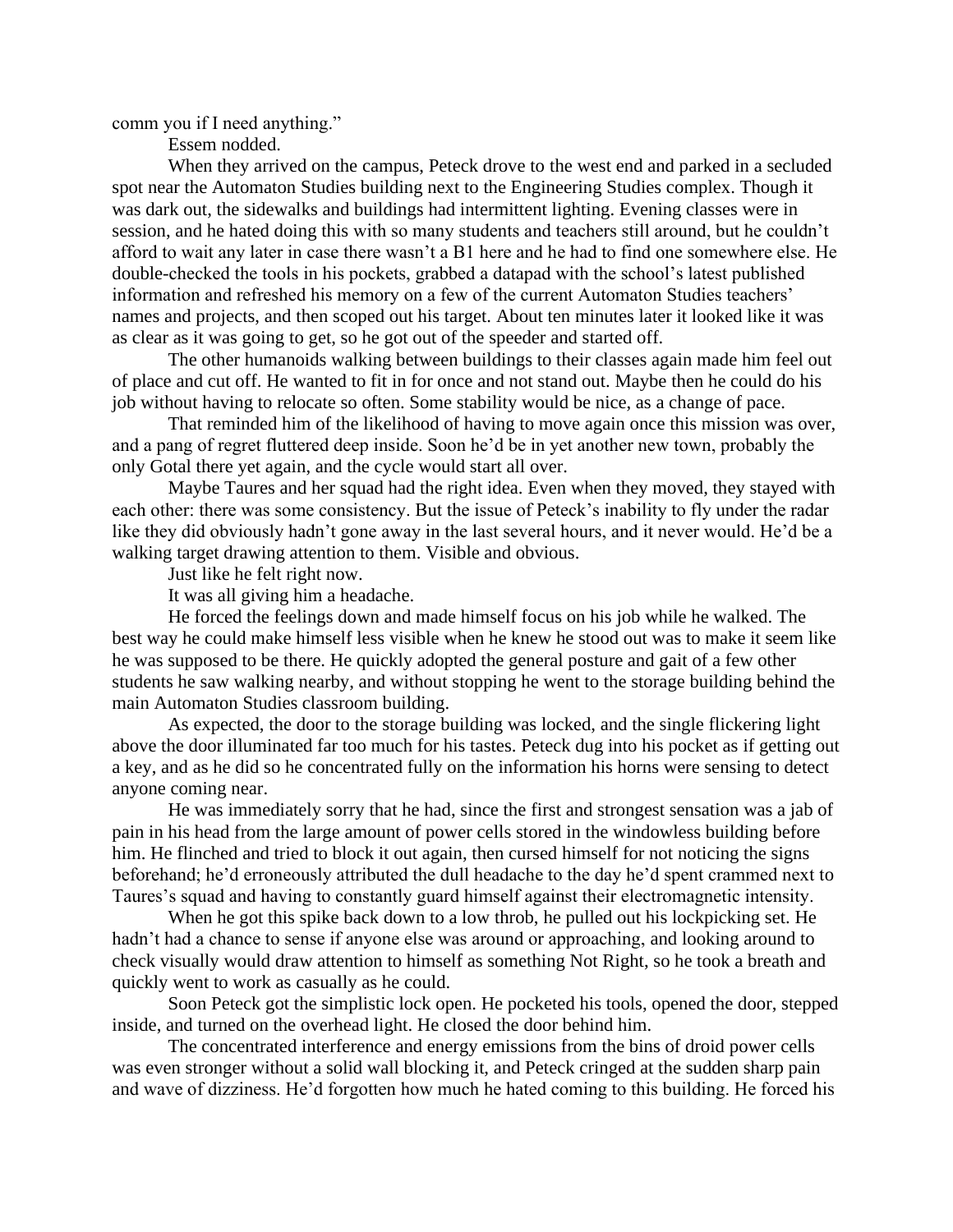eyes open and quickly looked around.

The building's interior was a single, large, cluttered room with shelves upon shelves of messy boxes of droid parts. Some shelves held droid appendages, others had circuit boards, still others had droid casings– some whole, some not. Other shelves had things Peteck didn't even recognize. They were all jumbled and thrown together with only the barest of categorical order. None of the parts were new; most had frayed wiring, corrosion, and a layer of dust for good measure.

Squinting through his growing migraine, Peteck moved as fast as he could through the room. He glanced over each shelving unit and started feeling a little desperate as he got farther in. There was a part here and there of what he thought might belong to a B1 Battle Droid, but that wouldn't do him any good. He'd thought there would be one here for reference or study or something, whatever it was that students and teachers did with droids. Where else on this blasted planet could he find one of these infernal things–?

He cut off his wondering when he spotted what he'd been hoping for, and he exhaled in relief. Peteck hurried to the corner where it sat in a heap, and he crouched down to study it. Underneath a few dented astromech domes and protocol droid torsos was what looked like a spindly B1 in its folded stowage position. The head had fallen off and was dangling from its neck by some wires. Some of its limbs were different colors, and one of those limbs was disconnected and lying beside it. Dust and cobwebs coated it, and a small faded piece of flimsi stuck to it mentioned something about "Melecki's student project." Peteck began moving aside the random chassis pieces covering it.

To his left straight down a shelving-unit corridor, the outside door to the storage building opened.

Startled, Peteck looked up. He was too accustomed to sensing other beings coming in advance, but that was drowned out by the blasted power cells now. He was directly in the newcomer's line of sight.

The being in the doorway seemed a bit confused at seeing the lights on and Peteck inside as well. "Oh. Hello?" the Duros said.

Peteck stood. He strained to sense what the Duros was feeling over the interference, but the effort made his headache worse. Surprise, maybe? Peteck could play off of that. "Hello," Peteck said. "Sorry, I didn't mean to startle you."

The Duros walked inside and came closer. "I didn't expect to see anyone in here."

Peteck shrugged nonchalantly. "I just had to run in for something quick. I won't be long." The Duros studied him, and his surprise shifted to puzzled curiosity. "I don't think I've

seen you around before. I thought I knew everyone who had access to this building."

Peteck smoothly adjusted his tactics. Curiosity and analysis– especially from a Duros– required enough honesty to make the lies ring true as well. "You probably haven't seen me before. I'm a student, but not in this department. Working with droids would drive me absolutely crazy, you know?" Peteck tapped one of his sensory horns. "It hurts just being in here. I'm just doing a quick favor for a friend."

The Duros was turning skeptical. "What kind of favor?"

Peteck jerked his large thumb at the dusty heap of B1. "I know Melecki. Asked me to pop over and get this old abandoned project after I finished my classes today."

The Duros looked at the B1, then back at Peteck. The skepticism wavered briefly but didn't lessen. "That doesn't explain how you got in here," he said.

Peteck kept his voice casual– after all, he was supposed to be there and was doing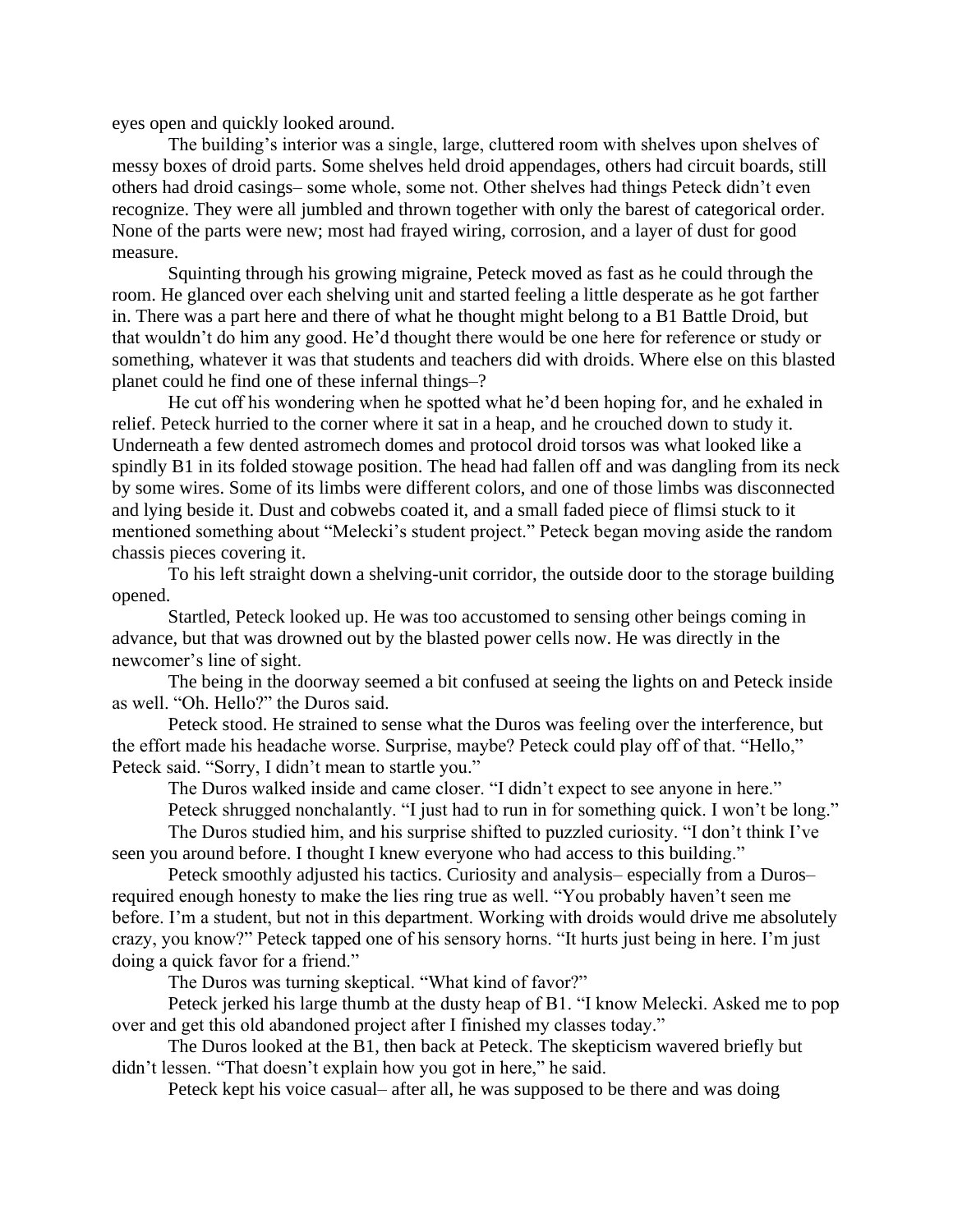absolutely nothing wrong– and grabbed a teacher's name at random from what he'd memorized on the datapad earlier. "I talked to Professor Guillec."

Somehow he'd managed to pick a name that made the Duros downright suspicious. "You did?"

"Yeah."

The Duros squinted his large red eyes at Peteck and reached into a pocket. "That doesn't sound right. Let me ask her."

He pulled out a comlink, and Peteck was just about to protest and say they shouldn't waste Guillec's time when something else made them both stop. Slow, heavy bootfalls sounded from the storage building's doorway. They both looked over to see a Weequay coming inside.

This was getting way out of hand. Peteck was about to extricate himself from the situation completely when the Weequay looked directly at him and asked in a deep voice, "Did you find my old project?"

The words made Peteck pause just long enough to realize that the loose-fitting clothes and calm, controlled energy were familiar. He threw his mind into another gear and went with the new flow, like he ended up having to do more often than he cared to admit in his line of work. Peteck nodded and said, "It's right here, Melecki. I'll have it out in a minute."

"Good. I'll help. I promised the professor I'd bring her key back." Essem walked forward, and the grumpy glare on his wrinkled face made the Duros move aside quickly.

The two Rebels went to work, and Peteck felt the Duros's twinge of anxiety before he hurried out. Peteck and Essem stepped up their pace, unsure if the Duros would be returning with security.

Finally they had everything. Essem carried the folded droid with difficulty, and Peteck's arms were full of the detached pieces and a few other parts Essem had pointed out and said they needed.

As they walked out of the building, Peteck went from feeling trapped to feeling vulnerable, and the lit sidewalks felt like spotlights. Despite that, he made Essem walk at a casual speed with him back toward the landspeeder. The pounding in his head thankfully decreased the farther away they got from the storage building. The couple power packs Essem held for the B1 were easily manageable.

Peteck focused hard while they walked, searching desperately for any indications that the Duros or alerted security officers were looking for the one Gotal on campus that night. He was so sick of feeling like that all the time, and especially now. Today's concentrated events had rubbed him raw. Envy of Essem's ability bubbled up again.

They were about halfway to the parking lot when he picked up on a vaguely familiar energy growing stronger. He paid closer attention, expecting to discover it was the Duros coming back with reinforcements, but he couldn't feel any aggression in it.

Then Peteck spotted the source and almost wished it was the Duros. Berit was up ahead, walking toward them from the parking lot on the same sidewalk, with her backpack slung over a shoulder and a sense of intrigue emanating from her. Alarm flared within Peteck, and he struggled to keep his fur from shedding.

"You two need a hand with all that?" Berit called.

"No, thanks," Peteck said, silently willing Essem to keep moving.

"You sure?" Berit smiled at Peteck as the distance closed between them. Her aura was friendly, but Peteck wished she'd just leave them alone. This was the exact situation he'd been afraid would happen, and his insides twisted as the danger loomed closer. "I don't mind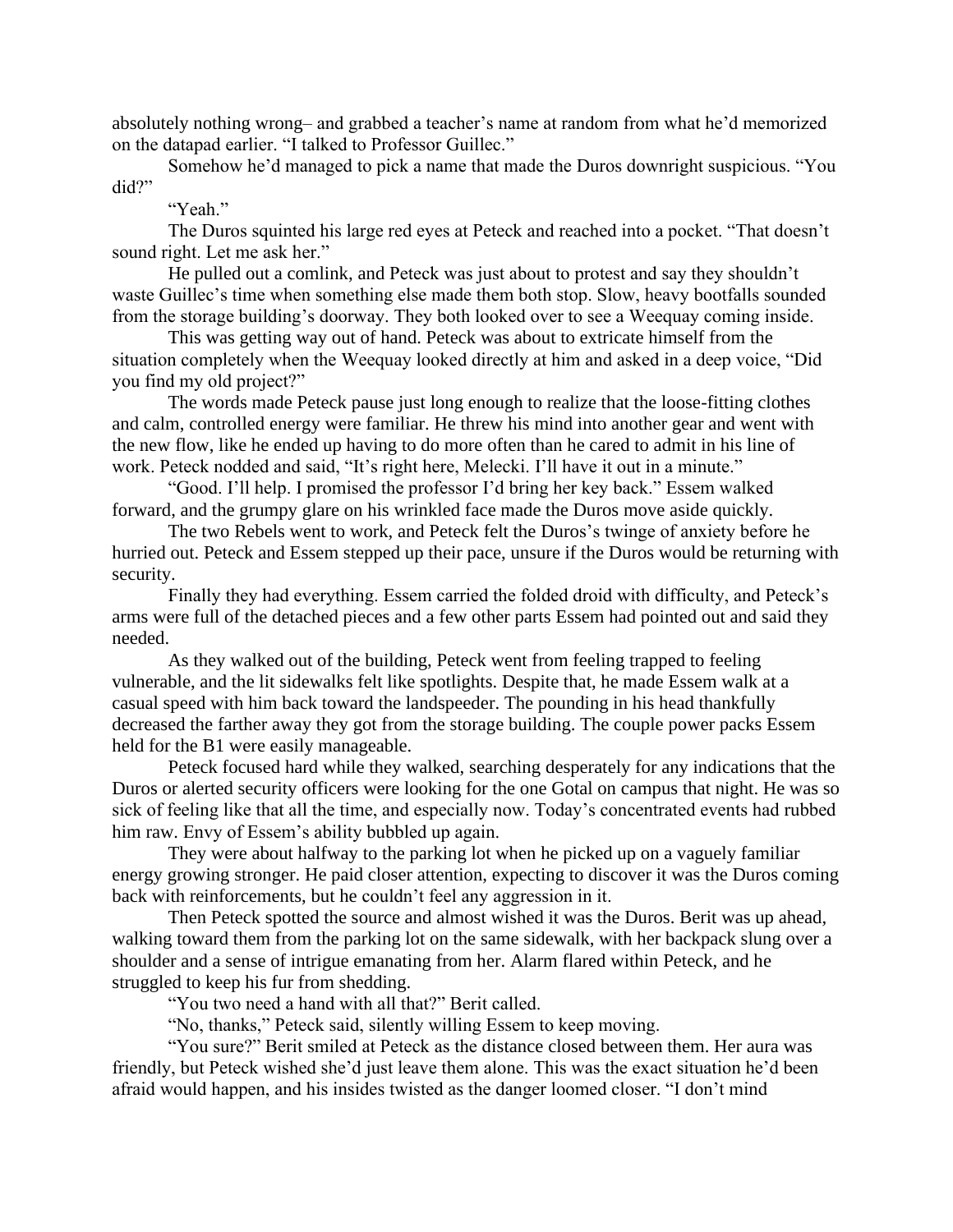helping," Berit continued. "Heh, you know, I hardly ever see Gotals around, but today... First a Gotal does me a huge favor at work, then I see another one here. At first I thought you might have even been him. Silly, right? But... wait..." Peteck sensed the puzzled shift in Berit as they got close enough for her to begin actually recognizing him in the intermittent lighting and realizing the odds of seeing another short, blond-grey Gotal the same height as her in the same day were pretty low.

That line of thought had to stop right away, that instant, and the best way to do that was to surprise Berit and put her off-balance and on the defensive. "So you think all of my kind look the same? Is that it?" Peteck snapped. "Typical Human." He didn't make eye contact as he brushed huffily past Berit.

As Peteck had hoped, Berit stopped. Her aura abruptly shifted to include a pang of hurt. "Sorry," Berit said. Peteck could tell she meant it, and he was glad she couldn't see his cringe as he continued with Essem to the landspeeder. He truly hadn't wanted to do that to Berit– the kid hadn't deserved it, especially since Peteck knew she didn't believe what Peteck had accused her of– but it was too close of a call. Getting recognized by someone after one scam while in the middle of a second would bring everything crashing down and endanger them all.

Luckily the pair of Rebels made it the rest of the way to the landspeeder without further incident. They loaded the droid and parts into the back and then climbed in themselves. Peteck put the speeder in gear and drove them out as fast as he could without drawing attention.

It wasn't until they had driven completely off the school's campus that Essem closed his eyes, grunted in discomfort, and changed back to his reptilian form. The physical transformation caused a jumble of electromagnetic information to hit Peteck's sensory cones, and the chaotic sensation disoriented him for a few moments.

When Essem opened his eyes again, Peteck felt some annoyance bubble out from him. "*That's* what you call 'operational'?" Essem asked, indicating the pile of parts behind them.

"That's what I call the only easily-obtainable-on-short-notice B1droid on this continent," Peteck grumbled.

"It doesn't have its weapon either."

"What did you expect? It was a school project. I'm sure you can get it armed and working like you need to."

Skepticism greeted him.

"I thought you said you weren't going to get in the way," Peteck said.

"I don't believe I did get in the way," Essem replied.

"Then what do you call what you did?"

"Hearing that a teammate needed some assistance and helping him."

Peteck felt a spark of something that felt like fitting in. He pushed it aside. "How did you know I supposedly needed help?"

Essem shrugged. "I was watching. When I saw the Duros go in the building, I snuck over, kept out of sight, and listened."

"Thanks." Peteck fell silent after the grudging word and mulled over the events on campus while he drove. Even if he didn't want to admit it, Essem had helped. And the earlier procurement at the demo company wouldn't have been possible without Taures and Essem. In fact, now that Peteck was thinking about it, there were a bunch of scams and cons that would be a lot easier to pull off with two beings instead of one, especially if the second being was trustworthy and could shapeshift. Or even if they couldn't shapeshift. Could something like that be a possibility...?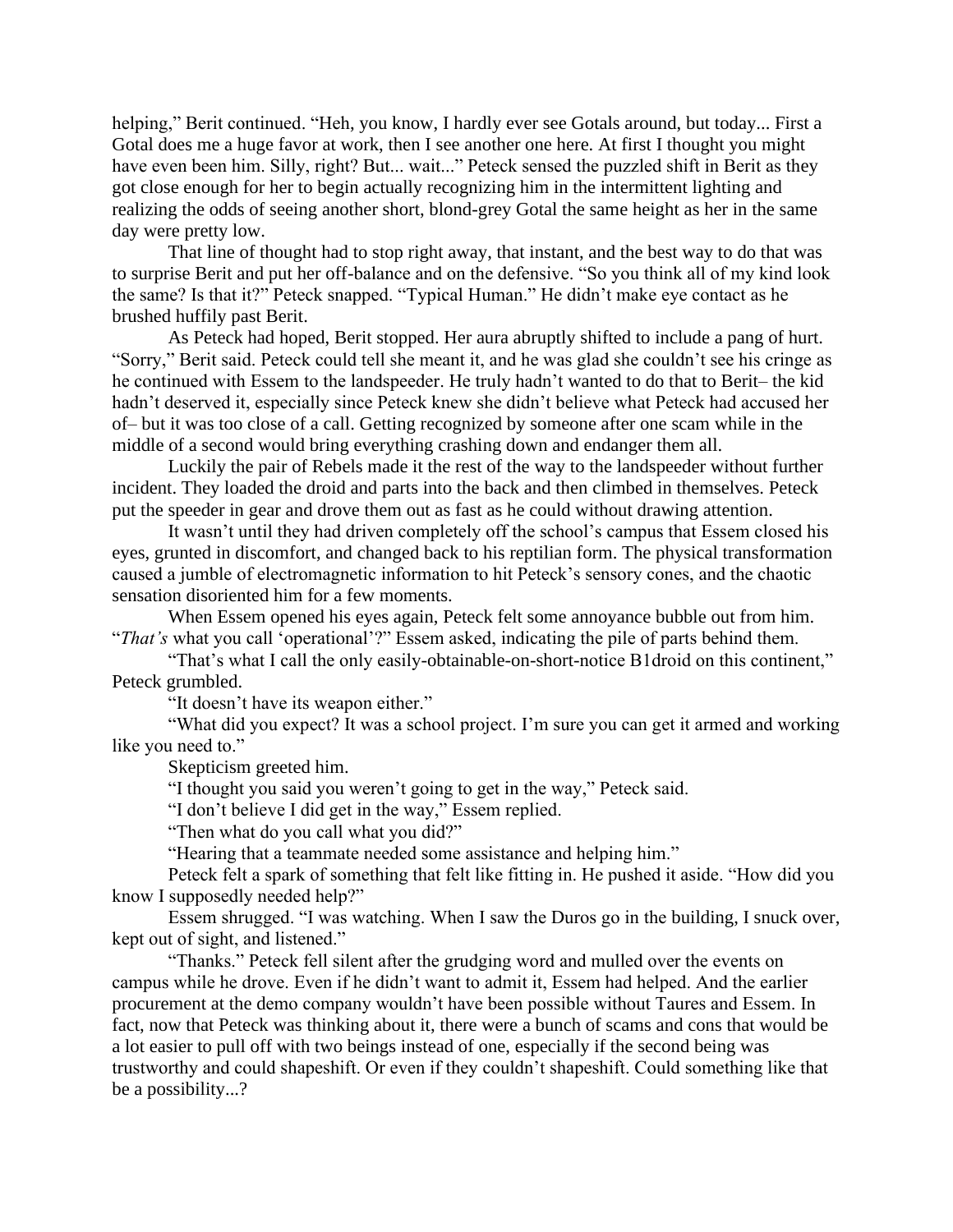*No.* The last encounter with Berit proved it. Peteck's distinctiveness, his uniqueness, was a huge problem and had almost gotten them caught. Another few seconds and Berit would have definitely recognized him. What if that happened during a mission with the squad? They would all be in danger. It was even conceivable that he'd caused problems for them now by being recognized.

The guilt and frustration at the situation and unequivocal proof that he'd have to relocate and start all over again, alone, got the better of him. "You're so lucky," he grumbled, softly enough that he wasn't sure if it was audible over the landspeeder's rumbling engine.

But it was, since Essem looked at him in confusion. "What do you mean?" Essem asked at a normal volume.

Peteck spoke normally now as well, but some bitterness seeped through. He doubted Essem could determine the full extent of it though. "You can look like a Weequay. Or a Human. You can look like something more common. You don't stick out like– like this." Peteck's large hand indicated himself. "That's what almost got us caught back there. That's what makes me have to keep relocating over and over. Things would be so much easier if I could just fit in somewhere. Blend in."

"What do you mean, what almost got us caught? You mean with the Duros?" Essem asked.

"No, the Human who wanted to help us carry everything."

"Her? I wondered what that was all about with your reaction. She seemed friendly enough. I didn't expect you to snap at her," Essem said.

"I had to. Of all the lousy luck, she's the one I scammed the jetpack from at AtmoXtreme."

"Oh. Okay, but she didn't seem mad, so what was the problem?"

"I couldn't let her know for sure it was me," Peteck insisted. "I had to get control of the situation back and make her stop thinking the two Gotals she saw today were the same one. It would have ruined everything. It's too blasted hard to not be recognized when you're as distinctive as I am."

Essem thought that over for a few moments, and sincere confusion emanated from him as he did so. Finally he said, "So what if she *had* recognized you? I don't see the problem. Even if you used a different persona earlier today, it's not a far stretch to believe that persona was taking classes there too. Nothing would have been ruined."

Peteck shook his head. Essem didn't get it. "But there would have been suspicion," Peteck explained. "There would have been questions. She would have wondered what was really going on. And you know what happens when the questions start? Beings ask them. Then they compare notes, and they quickly find out that there was a Gotal at the center of it all. Then the authorities are called in. Then the authorities talk to the Imperials. And because I stick out, it's super easy to find me. Then the Imperials get ahold of me, and what do you think happens then? To me and to any Rebel contacts that know me? *Pew pew.* Dead. So yeah, after today's activities it's obvious that this area is a bit too small. I'll move somewhere else and have a clean slate for a little while. I just... wish I didn't have to. I'm tired of it."

Essem considered that some more, and then said, "I don't think you have to if you don't want to. If you're not procuring things from the exact same people every single time, which I know you aren't, I'm sure it'll be fine to stay. Beings won't be suspicious of you if they happen to see you in passing doing something else. In fact, I bet this might even work to your advantage. They probably register their interactions with you as nothing more than an interaction with a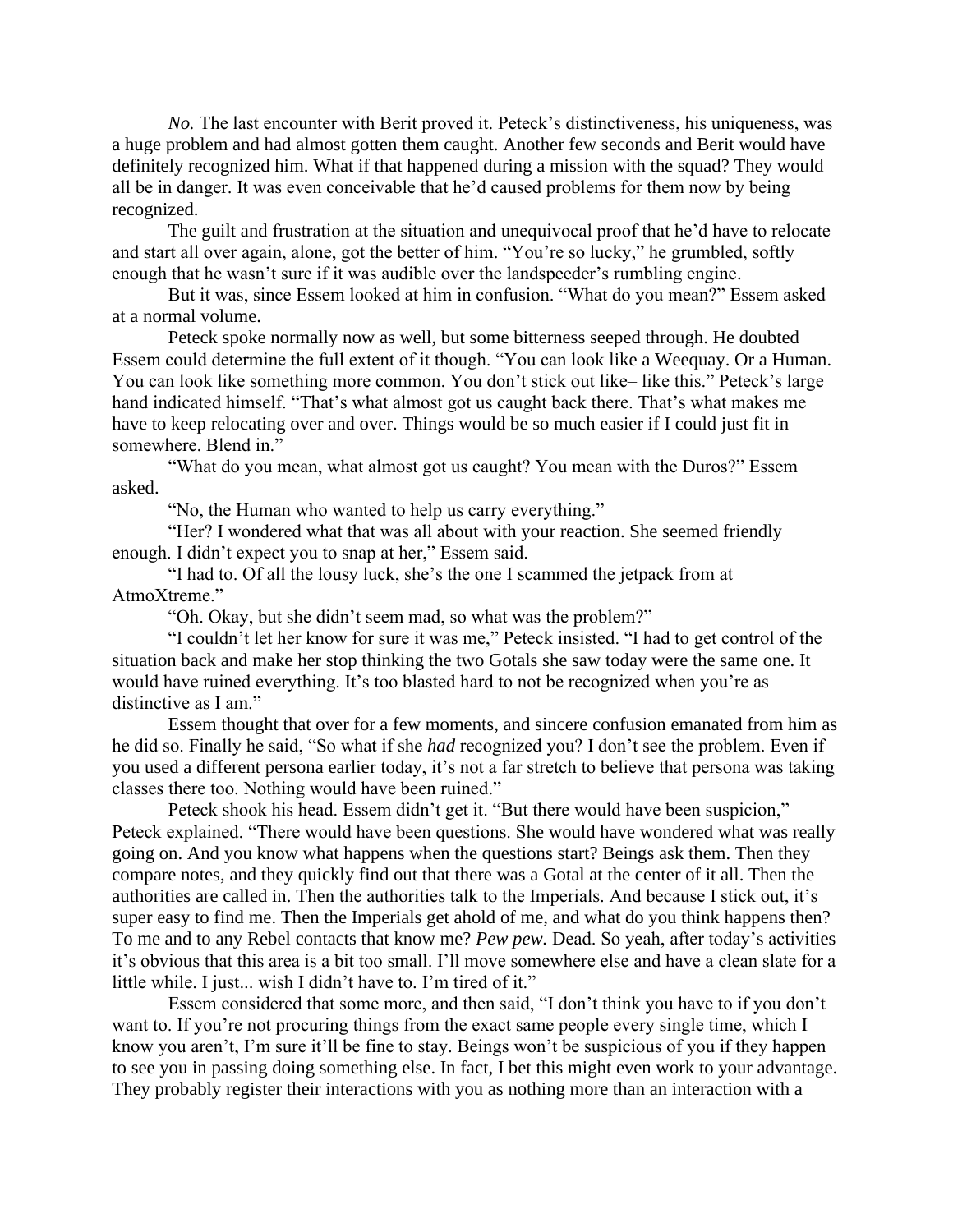Gotal. Maybe a bit of a novelty. If that's what they remember about it, they probably don't remember any shadiness or double-talk you might have been up to during that interaction. Like the Human just now. She talked about her earlier experience today as a positive, a favor. Beings don't get suspicious when they're focused on things like that."

"It's just a matter of time until someone is," Peteck argued. "Then I'm stuck. The single Gotal in the area is easy pickings. That's why you're lucky: if I could change my appearance to something more common and not stand out anymore, I could do my job so much more easily. I'd never have to worry about suspicion following me again."

Peteck wasn't sure if Essem physically rolled his eyes, but based on the unexpectedly strong surge of emotion coming from him, he may as well have. "Right, because *no one* is suspicious of shapeshifters," Essem said, the sarcasm in his words matching his feelings.

"Sure, fine, but no one has to know you're a shapeshifter unless you want them to," Peteck said. "I don't have that option."

Essem brought his emotions and voice more under control before speaking. "Everyone on my ship knows. I stay in my natural form as much as I can."

The negativity still accompanying those words confused Peteck. "But no one on your ship would be suspicious of you. They know you," Peteck said.

"Wanna bet?" Essem challenged. "Very few beings outside of my squad understand me or know what my capabilities actually are. They don't know my abilities have massive limits, that I can't impersonate any of them individually, or that I can only shift into a couple of different forms. If I'm not being the brunt of jokes– 'Hey, Essem, we thought that portable light fixture was you! Ha ha ha,'– then I'm the scapegoat that gets every infraction pinned on him by beings who don't want to take responsibility for their own actions and claim it was me in disguise. I'm constantly having to prove my whereabouts on the ship. And that's not even including all the things I'm sure Taures shields me from that she doesn't tell me about. It doesn't matter that I can physically blend in with a crowd. What matters is if anyone else will let me. That's something you have that I don't. You can make people remember you– or not– in exactly the way you want them to." Essem looked sidelong at Peteck. "I've been watching you work all day. You may think you stick out, but you don't. You know exactly how to blend in. You're a better shapeshifter than I am."

Peteck didn't verbally reply. He only wished Essem could sense the sheer amount of disbelief and disagreement Peteck felt at those words.

But Essem wasn't a Gotal. So he didn't. He couldn't.

And Essem had no idea what it was like for someone to not be able to blend in. He was a Clawdite. So he didn't.

He couldn't.

It had been a long day, and Peteck was grumpy when they got back to his place. He helped Essem unload the B1 and all of its parts and carry them inside, and Essem immediately went to work on it. Slevi and Rez jumped in to assist.

Taures scrutinized Peteck and came up to him when he moved away from the others. "Are you okay?" she asked quietly.

"Fine," he grumbled. "Just need to start making moving plans."

Taures furrowed her brow. "But I thought if we helped get the food and blaster packs for you that you wouldn't need to move."

"Yeah, well, I do. Had a problem on this last run because I was out too much today. And who knows if things will heat up with what I took from the demolition company." He found the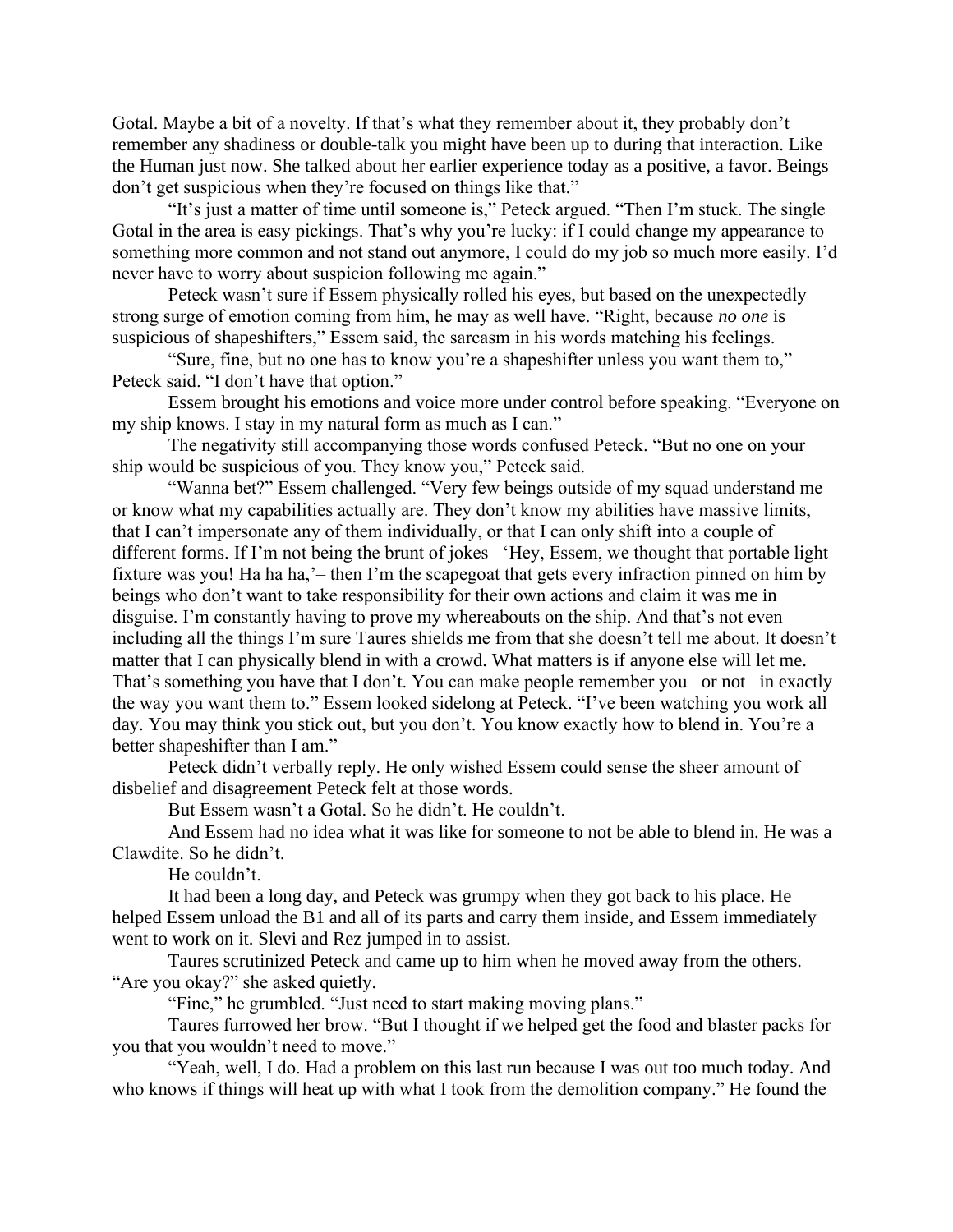datacard that he unfortunately used too often, put it in a datapad, and sat down at his tiny kitchen table.

Something that felt like a mixture of guilt and regret simmered inside Taures. "Sorry. I never meant for that to happen."

"Don't worry about it," Peteck replied, more gruffly than he intended. Sometimes he still had trouble modulating how much emotion to inject in his voice for non-Gotals. He turned on his datapad.

Taures glanced at it. "Well, I'll leave you to your work." She went to help her squad with the old Battle Droid.

Peteck pulled up a few files on his datapad, including the map of the planet and the steadily-growing list of cities and towns he'd already operated out of. He plotted them all on the map and started looking for the best areas he could move to that weren't near a previous location.

His heart wasn't really in the search this time, though. He was sick of this, and he was frustrated and angry. As a result, several times he let himself get distracted and watched the squad work from where he sat. He wanted to be angry at them for accelerating this move, but if he was honest with himself, he couldn't be. Sooner or later, the move had been inevitable anyway, regardless of if they'd shown up or not. Like every other place he'd lived, it had only been a matter of time.

At one point, Slevi connected two wires on the droid, and the droid's vocalizer sputtered and started up in a higher-pitched voice than Peteck was used to hearing from B1s.

"*Roger roger. Roger roger. Roger roger. Roger roger.*"

"Slevi, turn that off." "I'm trying." "*Roger roger. Roger roger. Roger roger. Roger roger.*" "Slevi!" "I'm trying!" "*Roger roger. Roger roger. Roger roger. Roger roger. Roger roger. Roger* 

*rogggggeeerrrrrrr.*"

The nonstop vocalizer finally died away in a distorted, drawn-out electronic moan. Slevi grumbled under his breath before saying, "This thing is a mess. I hope that Melecki guy got a failing grade."

They went back to work.

Peteck sighed silently. No, he wasn't really angry at them. Watching the squad, Peteck figured he was more envious than anything. Envious of the teamwork, the ease in each other's company, the silent communications and understanding despite their lack of sensory cones.

An unproductive hour passed. Growling to himself, Peteck finally gave up on his search. He shut down the datapad without being anywhere close to a decision he knew he needed to make that night of where he'd be heading in the morning before anyone could discover the missing items and review security footage. He pocketed the datapad and got to his feet. "I'm going to bed," he said. It was still a bit early, but it was a good excuse.

The squad looked up from where they were in various stages of droid repair. Taures was the one who spoke. "Oh." Her face and energy fell, but she tried to brighten her expression again while she stood and came over to him. "All right. I know we've been running you ragged all day. I really can't thank you enough for all of your help with this, Peteck. And we're still getting your food and blaster packs. I've revised the mission plan to make sure we get them for you."

He again didn't acknowledge the promise. "Well, just don't get killed tonight, okay? Any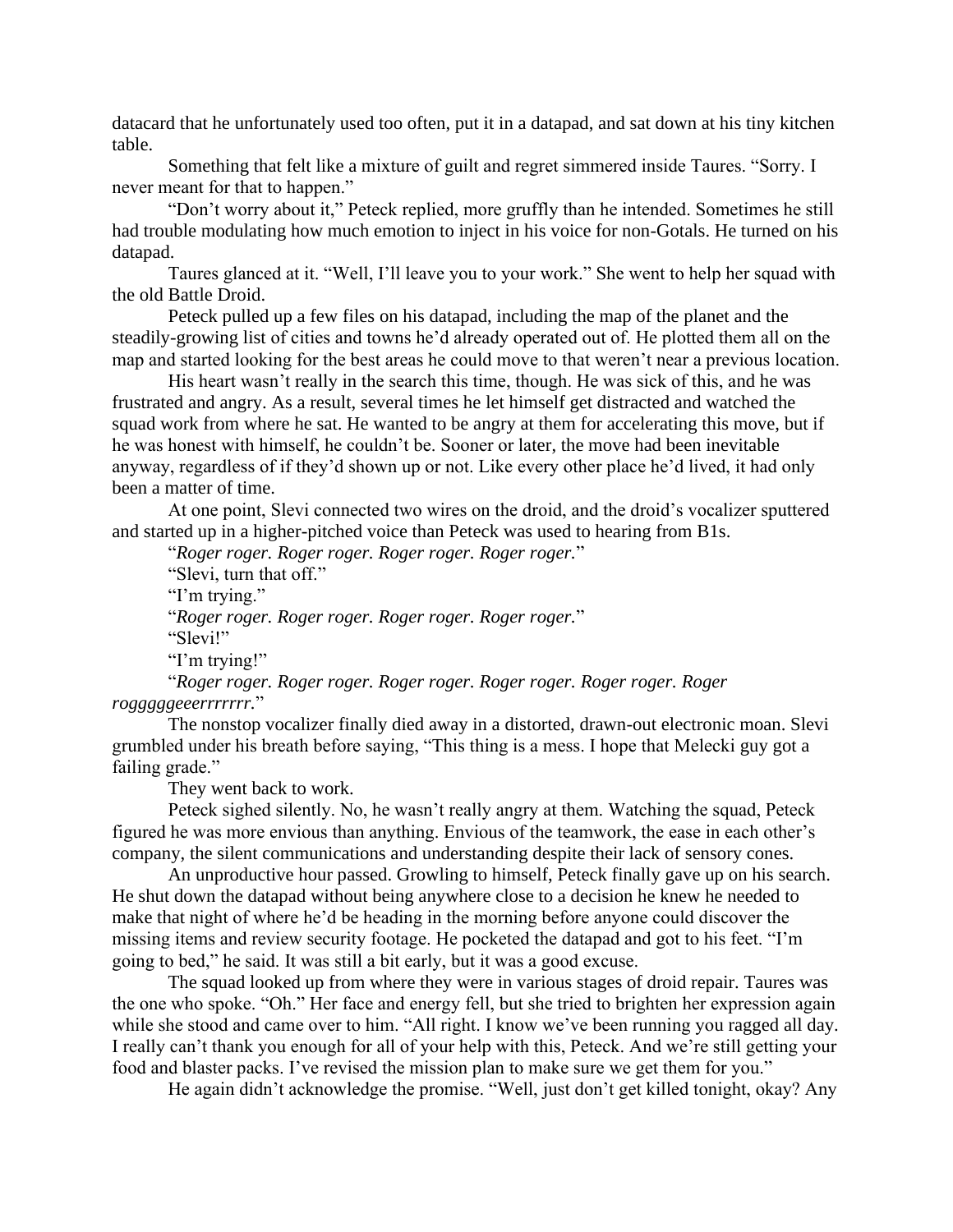of you," he said instead. "Lock up when you leave. Be careful."

"Eh, we're always careful. We don't have much more to do before we head out, and we'll be quiet so you can get some sleep," Taures said. "Thanks again for your help. Take care of yourself." She smiled at him, and Peteck mimicked the gesture awkwardly. Then Taures returned to her squad, and Peteck went to his small bedroom and closed the door behind him.

Peteck sighed and looked around the cramped room. He had to start packing, but switching rooms hadn't changed his inability to handle the reality of having to move again. The galaxy was so blasted unfair.

He struggled between his need to start packing and the total lack of motivation to do it. If he went to bed, it would be conceding defeat and admitting he wouldn't be packing that night, but he had to do it, no matter how much he didn't want to.

Finally he sat down in the ratty recliner beside his bed. It was a little too small for him, and he'd found the recliner in a less-than-savory place when he'd first moved here, but the condition of his furnishings never mattered to him since he'd be leaving them behind before too long. Sitting there was a stall tactic and he knew it, but he didn't care. He wasn't going to bed yet, but he wasn't packing yet either.

Peteck didn't realize he'd fallen asleep in the recliner until he was woken up by loud banging on his front door.

He jerked awake in a panic. The light in his bedroom was still on, and a passing glance at his chrono showed it was late, well past midnight.

The loud pounding came again. Peteck scrambled to his feet, desperately trying to sense how many authorities were here and if they had the place surrounded or if he could escape out the back.

It confused him to feel only one being's blunt, intense energy at the door, like a terrified bantha trying to get inside. "Peteck! Open up!" Rez shouted. She banged harder on the door.

That confused him even more. Peteck hurried through his small, darkened house and opened the door. Rez rushed inside and wildly whirled to face him as he closed the door again.

"Taures and Slevi got caught on the mission," Rez said, her words tripping over each other in haste while fear and a crushing sense of failure washed after them with all the subtlety of a tidal wave. "We need your help!"

At first all Peteck could do was stare. Then his mind rammed into overdrive. "What happened? Are they okay?" he demanded.

Agitated, Rez began pacing. "We don't know," she said. Her words and energy were still going a million klicks a minute. "We finished our original objectives, the plan was going haywire like usual, and Slevi was going after the crates of food when he reported he ran into some trouble. Taures went to help. A few minutes later she transmitted our codeword that means 'things are going more wrong than usual, retreat.' We waited for them at our rendezvous point, but neither one showed. They're not responding to comms. Essem stayed there to watch for anything happening. He told me to take the swoop and check our contingency meeting places, and if the others weren't there, to come and get you. I knew the fastest way here."

Peteck absorbed that for a moment with a sinking, guilty feeling in his gut, and then asked, "How can I possibly help? What do you expect me to do against an Imperial garrison? I'm not a soldier."

"Essem said to come get you. Said you could help," Rez repeated. "So let's go. Oh, wait." She finally stopped pacing and pulled a blaster pistol from her belt, then offered it to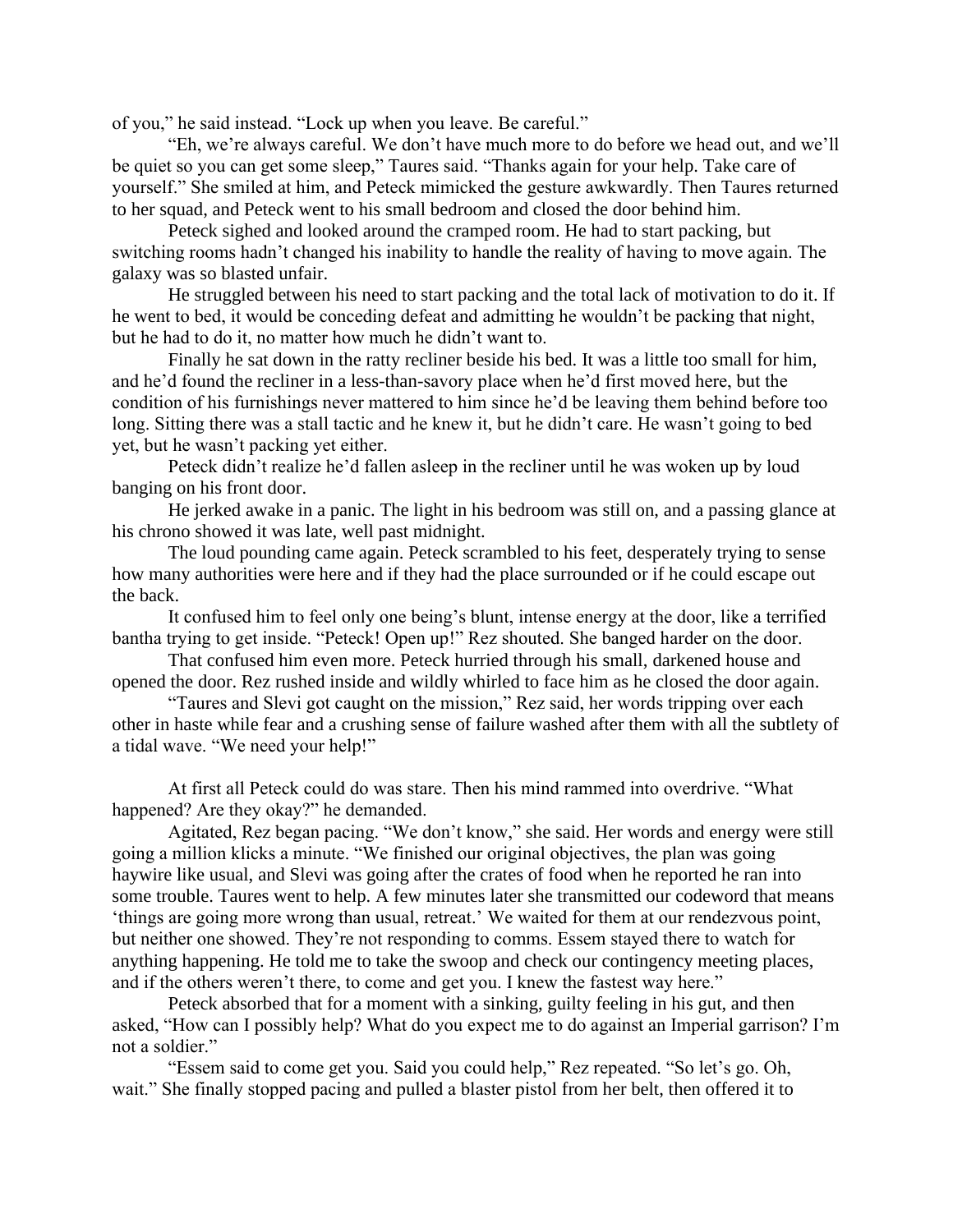Peteck grip-first. "Essem said to give this to you since you might need it over there."

Peteck looked at the blaster with distaste. "I don't like blasters."

"So what? You might need it. Take it."

"Rez, have you ever felt someone die? I mean, really *felt* what they were experiencing? And have you ever felt someone die from a blaster wound?" Peteck shuddered. He had no desire to go through that again. Stun bolts weren't as bad but were still disconcerting and hurt his sensory cones.

For a few seconds Rez looked at him like he'd just tried to explain an astrophysics equation to her in Shyriiwook. Then, "Essem said to give this to you," she insisted.

"Oh, for–" Peteck said in exasperation. He took the blaster from her. "Look, this thing is too small for me. My finger doesn't even fit in the trigger guard. I have my own. Wait here." He thrust the pistol back in her arms and went to his bedroom. He quickly changed into a dark set of utilitarian clothes, put on a dark jacket, and grabbed his blaster and holster from its secured location under his bed. He made sure it was set to stun before strapping it on. He had no idea what else he should take, so instead of wasting time thinking about it, he returned to where Rez was wearing a path in his living room floor.

She jerked her head up when he approached. "Good. Come on, swoop's right out front." She strode through the front door.

Peteck didn't really want to get on that scavenged swoop, and he wasn't sure there was room for him as a passenger on it either, but on the other hand he was concerned that if he didn't go, Rez would fly it into his house and haul him away by his collar. He followed Rez outside and locked his door behind him.

Somehow he managed to squeeze onto the swoop behind Rez. She gunned it to life before he was completely situated, and they shot off into the night.

Peteck was impressed that Rez had managed to find a shortcut he hadn't known about. He also found that it was better to focus on that instead of the constant terror caused by Rez's reckless flight through town. Between the route and the speed, it wasn't long at all before Rez hauled the swoop to an abrupt stop in an alleyway near the Imperial base. Essem climbed down from a narrow ledge he'd been on about three meters up on the wall forming part of the alley. He was in his natural form, and like Rez, he was wearing his mission gear. He clipped his macrobinoculars to a ring on his belt.

"No change," Essem said quietly, skipping any greetings, "though I think half the base is awake and on alert now after– how did you put it– our little non-covert op."

"Great," Rez said with a grimace. "I told her that stupid B1 was overkill."

Peteck was shaking slightly as he gratefully clambered off the swoop. Solid ground had never felt so wonderful under his feet. "Do you know if they're still alive?" he asked.

"Not sure," Essem said.

"So I'm guessing you don't know where they are."

Essem pulled a datapad from his pocket and turned it on. It displayed a map of the Imperial base, which was small by the Empire's standards. "Here's the last place where we knew they were," he said, pointing to a particular building. "I don't know if they've been moved."

Peteck studied it, then he looked at Essem. "Look, I want to help, but like I told Rez, I'm not sure what you expect me to do. I'm not a soldier, I'm a scrounger who sticks out. I'm not going to be useful here. I'll just draw more attention to you. I'm sure you two don't want to get caught too."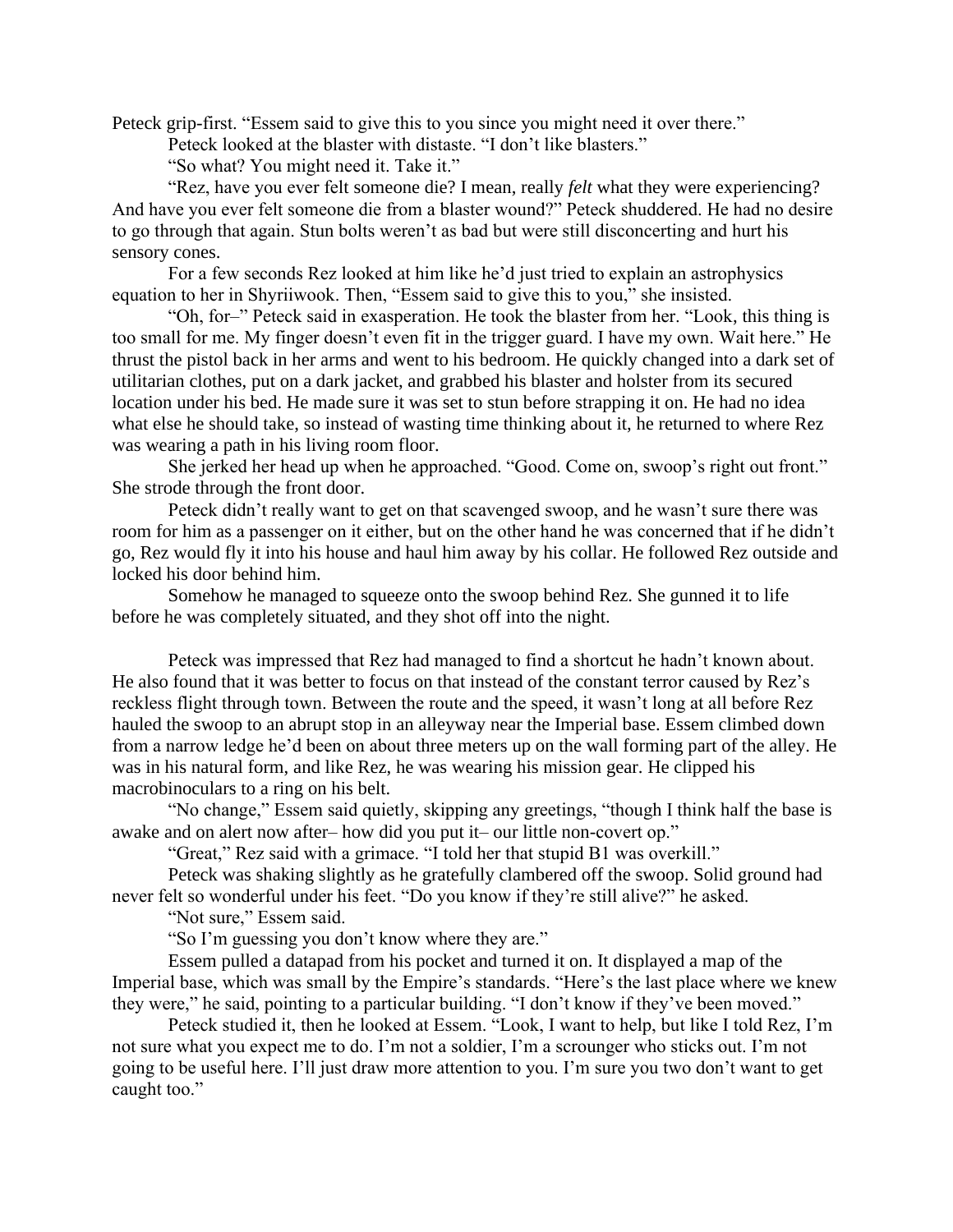"He didn't want the blaster either," Rez piped up, as if it was relevant.

"Rez and I can handle the dirtier stuff," Essem said. "But I'm not really sure how to approach this. Taures is the one who always comes up with the plans."

"I don't know anything about military strategy," Peteck protested at the expectant implication.

Essem met Peteck's eyes, and Peteck was surprised to feel confidence coming from the Clawdite along with bubbling fear Essem was trying hard to control. And the odd thing was that it wasn't self-confidence... it was confidence in Peteck.

"Peteck," Essem said calmly, "this isn't about military strategy or being a soldier. You know exactly how to do this. The Imperials have a good squad leader and a somewhat annoying Twi'lek in there, status unknown, and we want them back. How would you get them?"

Peteck blinked. "I–" His mind shifted to another gear, then it ground back to the original. "I can't go in there and con the Imperials!" he protested again. "One look at me and they'll be suspicious, especially if they're already on alert. The demo company probably already has my wanted poster up in the hallways there."

"But not all your cons go in through the front door," Essem replied, a quiet insistence that forced Peteck to listen. "And you have two helpers, some equipment we brought ourselves, and a few of the items you got for us earlier today. So how would you do this?"

Peteck blinked once more, then he looked back down at the map on Essem's datapad. His mind tried to shift to its scrounging gear again, and this time he let it. He stared hard at the map while trying to remember everything he'd learned about the Imperial base since he'd been here, either from his own innocuous scoutings or from random tidbits he'd heard from other beings, sometimes when they didn't realize he was listening.

Essem waited patiently. Rez started pacing.

A few minutes later, Peteck returned Essem's gaze. "I have an idea."

As ideas went, this one still needed some cooking before it could be considered halfbaked. But if Taures and Slevi were still alive, they were in danger, and there wasn't time to bake the idea any longer.

It was far from one of Taures's brilliant plans. It wasn't even a good plan. But for some reason Essem and Rez had both agreed to it.

Peteck hated it. And the thing he hated the most was that he'd been the one to come up with it. He had no one to blame but himself.

Given the amount of time that had elapsed since Taures's retreat order, Peteck figured she and Slevi had probably been moved to a holding cell if they were still alive. It would have been easier to hit the speeder taking them there, but that opportunity was most likely long gone.

Rez gathered the leftover mission items that they needed, and Peteck jogged to a nearby store that was open all night to purchase an extra-capacity portable CO2 fire extinguisher. They met back in the alleyway where Essem had remained on lookout duty, watching the base for any changes.

They hashed out a few final details. When the idea, charitably defined as a plan, was as ready as it could be, Essem shifted to his Human form and put on the stormtrooper armor pieces. Rez secured the B1 Battle Droid to the side of the swoop with a detachable strap.

"*Roger roger. Roger roger. Roger roger. Roger roger.*"

"Shut *up*," she hissed at it. "Essem, I hate this thing. I thought you fixed it."

"It probably glitched out when it got hit by the Imperial earlier. I'm actually surprised it's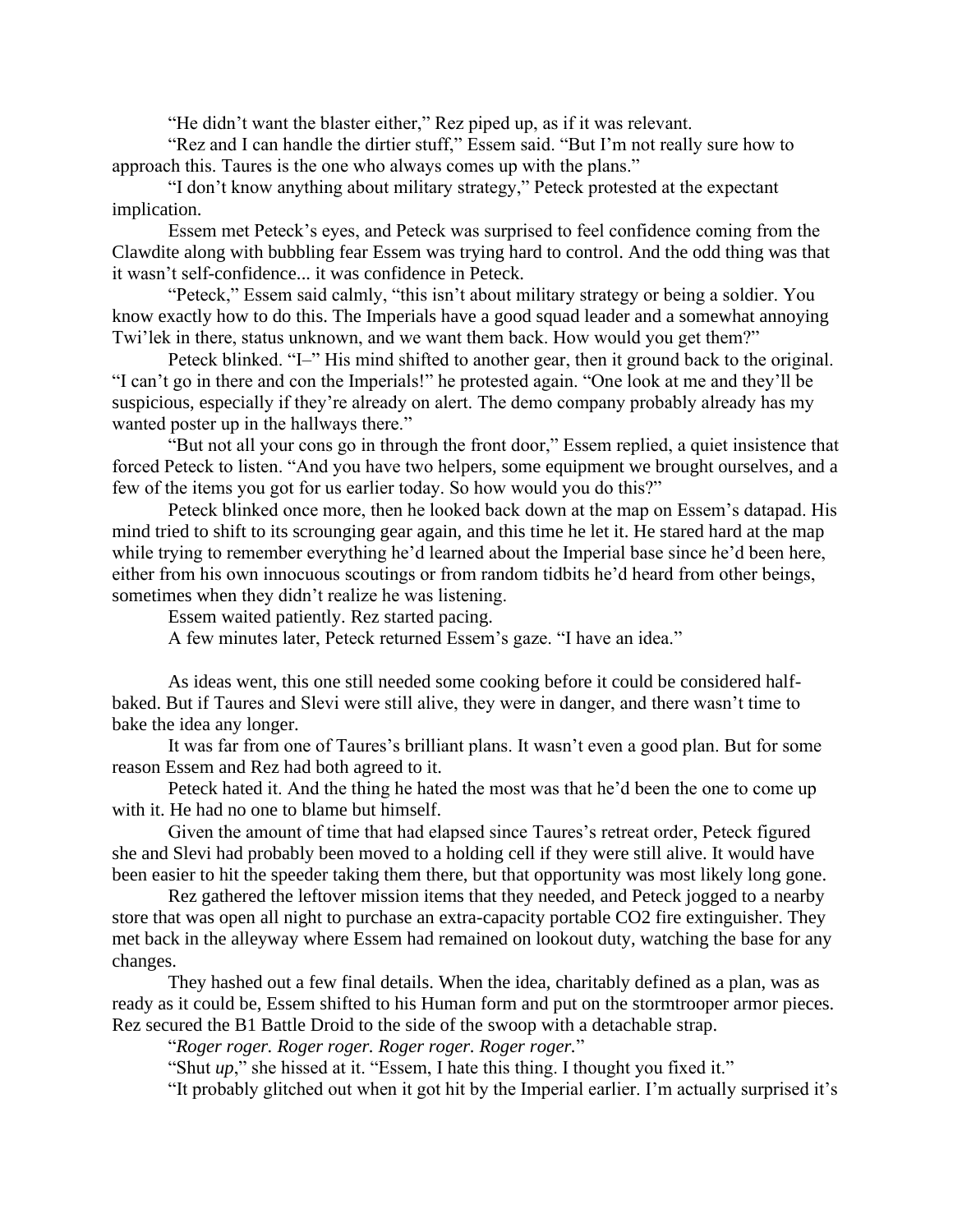functioning at all," Essem replied.

"That's about to change," Rez growled over additional oblivious choruses of "Roger roger." She pocketed the droid's remote command-signaler.

Peteck put the fire extinguisher and the fusion cutter into a backpack and slung it on, and pocketed a small amount of the leftover Flex-5 tape. Essem had the rest of the leftover tape. Peteck wished he had some of his own equipment that was already geared for scams like this instead of having to improvise it on the fly.

"Everyone set?" he asked, struggling to keep his fur from shedding out in a whirlwind of hair.

The others nodded.

"Okay," Peteck said. "Rez, when we need the distraction, we'll signal you. I'm sure it won't be long. Essem, let me know if you can't get the speeder."

"I'll get it," Essem replied calmly.

"This first part would be a lot easier with the jetpack," Rez said.

Peteck agreed. It figured that the one item he felt duty-bound to return to its rightful owner was the one in Imperial custody with Slevi. And this definitely would have been easier with a jetpack, so much so that he'd considered going to AtmoXtreme and breaking into the storage room for one, but in the end he decided they didn't have enough time.

He took a deep breath. Now or never. "Okay. Let's do this."

Leaving Rez behind, Peteck followed Essem down darkened streets and behind old buildings in town. They stuck to the shadows and stayed as quiet as they could while they moved. After going several blocks over and around, they came to a weak spot in the Imperial base's perimeter fence where the Rebel squad had initially snuck in that night. It was well out of sight of the closest Imperial building inside. Essem squeezed through and then helped Peteck. He had to temporarily remove his backpack to struggle through the small gap.

The pair moved farther into the base, staying in the unlit areas, until they reached a road. Peteck pointed out a nearby tree alongside the road that he felt should work: it looked tall and sturdy enough, and there were no streetlights nearby. Essem gave Peteck a boost into the tree's limbs, and Peteck scrambled up until he was hidden in the leaves a few meters up.

Essem turned and started to jog away down the road toward what they believed was the local Imperial motor pool. Peteck had given him some tips earlier on how fast to run and how to hold himself as if he was a stormtrooper suddenly called to duty in the middle of the night to respond to a threat, and he was pleased to see Essem following the suggestions. Soon the Clawdite was even out of range of Peteck's sensory cones.

Peteck waited. He wondered if Rez was keeping it together, and which would happen first: if she would destroy the Battle Droid out of sheer frustration with it, or if she would be unable to continue waiting and would plow that swoop right through the Imperial guard gate early. His chest tightened at the thought. If she did that, it would ruin everything. Peteck wasn't used to relying on others so heavily during a scam, and this one was more dangerous than most. He began planning out possible escape strategies for them.

Finally a speeder's headlights approached on the sleepy road. Peteck tried to determine if it was Essem driving it, but other factors clued him in before his cones did. The speeder was a small freight landspeeder with a large box enclosure on the back for cargo, just like Peteck had wanted. It slowed as it approached his tree, and as it got even closer the headlights turned off. At last it maneuvered directly beneath the tree limbs overhanging the road and stopped. Peteck quickly confirmed that, yes, it was Essem he felt in there, and then he climbed on the branches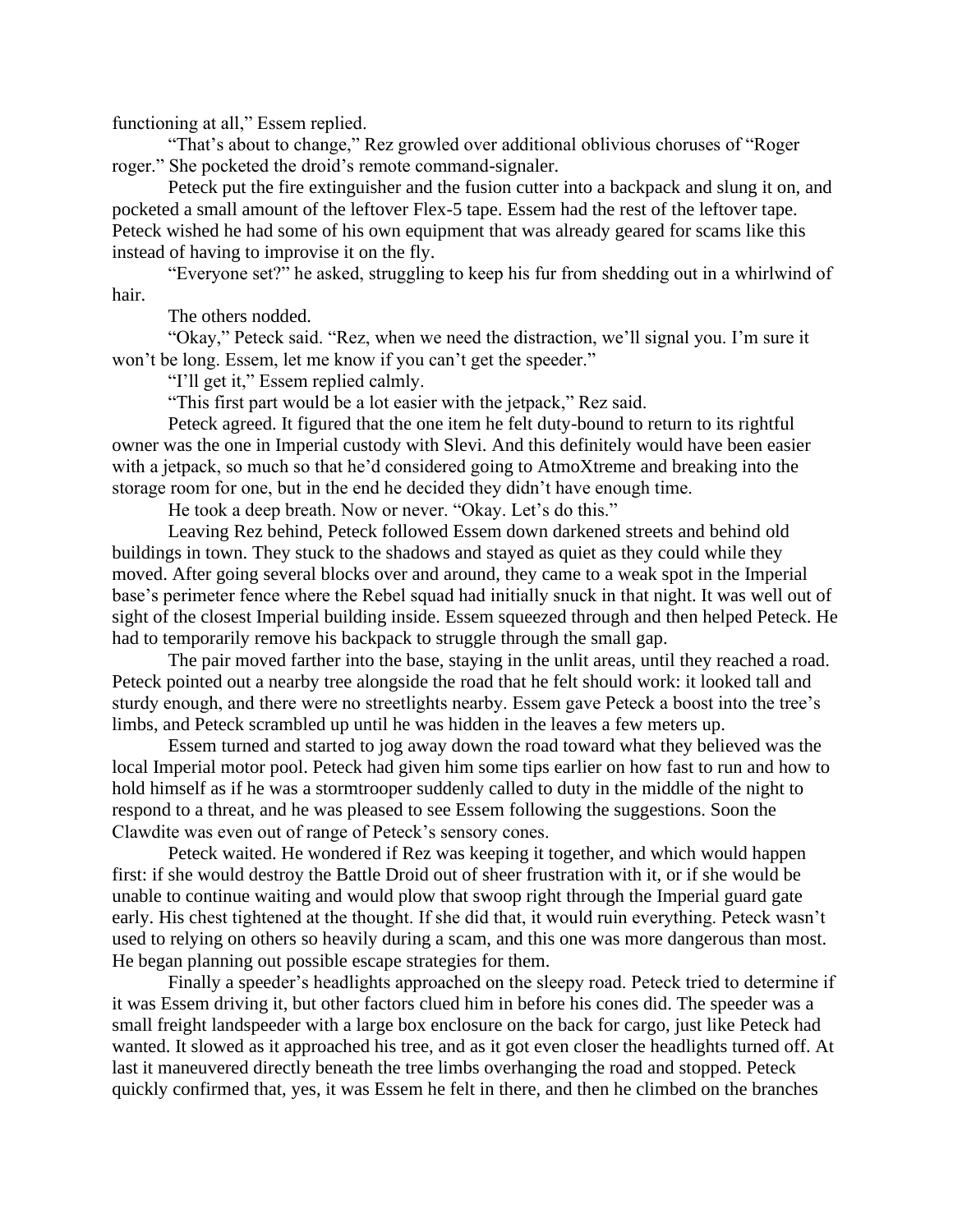over the speeder's box enclosure. Peteck lightly dropped down onto the top of the box enclosure, but his backpack beside him, then laid flat on his stomach to minimize his profile. He clicked his comlink twice to signal to Essem that he was ready. The speeder started moving again and turned its headlights back on.

Essem drove to what they believed was the Imperial security building. It was quite active with Imperials coming and going even at this time of night. Peteck hoped that was a sign that their two wayward teammates might be inside. As they'd gotten closer, he definitely could see the increased activity all around the base since the Imperials had gone on alert like Essem had mentioned.

Essem drove around the small, one-story building to the back on its south side. There was a spot that would work perfectly: a small parking chute that backed directly up to a door, probably for taking prisoners to and from the building. Peteck hoped that Essem saw it.

He did, and he carefully backed the landspeeder into the spot as far as it would go. He powered down the speeder and stayed put. Peteck had thought it was too risky to have him moving around yet in case a real Imperial would hijack a random stormtrooper for another task.

This part was all up to Peteck.

He took a few seconds to try to detect any security cameras or Imperials nearby, but the cameras seemed to be just below the top of the tall freight landspeeder, probably pointing at the prisoner loading door. He took a deep breath, carefully stood up with his backpack, and climbed the short distance from the top of the speeder's box enclosure to the roof of the building.

Peteck stayed low as he walked across the roof. First he had to find Taures and Slevi, so he methodically moved from one side of the building to another, concentrating with all of his might to detect them through the building structure and whatever else was in the way.

Near the southwest corner of the building, Peteck stopped. That had felt like Taures's energy somewhere below him. He dropped down on his hands and knees and focused again. Yes, it was hard to sense, but it was definitely Taures. He thought he could make out Slevi close by her as well. If he hadn't been stuck in close quarters with them for most of the day, he never would have picked out their signatures with all the obstacles and other beings around. It also made sense that the holding cells would be close to the prisoner loading door.

Peteck pulled out his comlink. "Confirmed, southwest corner," he murmured softly into it. "Going to Phase 2. Rez, stand by." He pocketed it again and then surveyed what was around him on the roof.

His sensory cones easily picked up the nearest power lines and conduits, but they were inside the building, inaccessible to him. He also spotted a ventilation port nearby. He couldn't fit inside.

Cursing softly, he took his backpack off and set it down, then removed the grate from the ventilation port. Next he grabbed his comlink.

"Essem," he whispered, "the vent's too small for me, and I can't reach the power conduits from here. Are there any junction boxes or conduit access points you see from ground level?"

"Stand by," Essem replied. A few minutes later, he transmitted again. "All set. Flex-tape is in place, and the detonator is set to DetChan 2. I also put some on the personnel door here that we're next to if you want to go in that way instead. It's on DetChan 3."

"Good," Peteck said in approval. "That'll be easier, assuming the first detonation takes out most of the power. Essem, stand by for the front door. Rez, you're a go."

"Copy," was all Rez said, but even without his sensory cones being in range, Peteck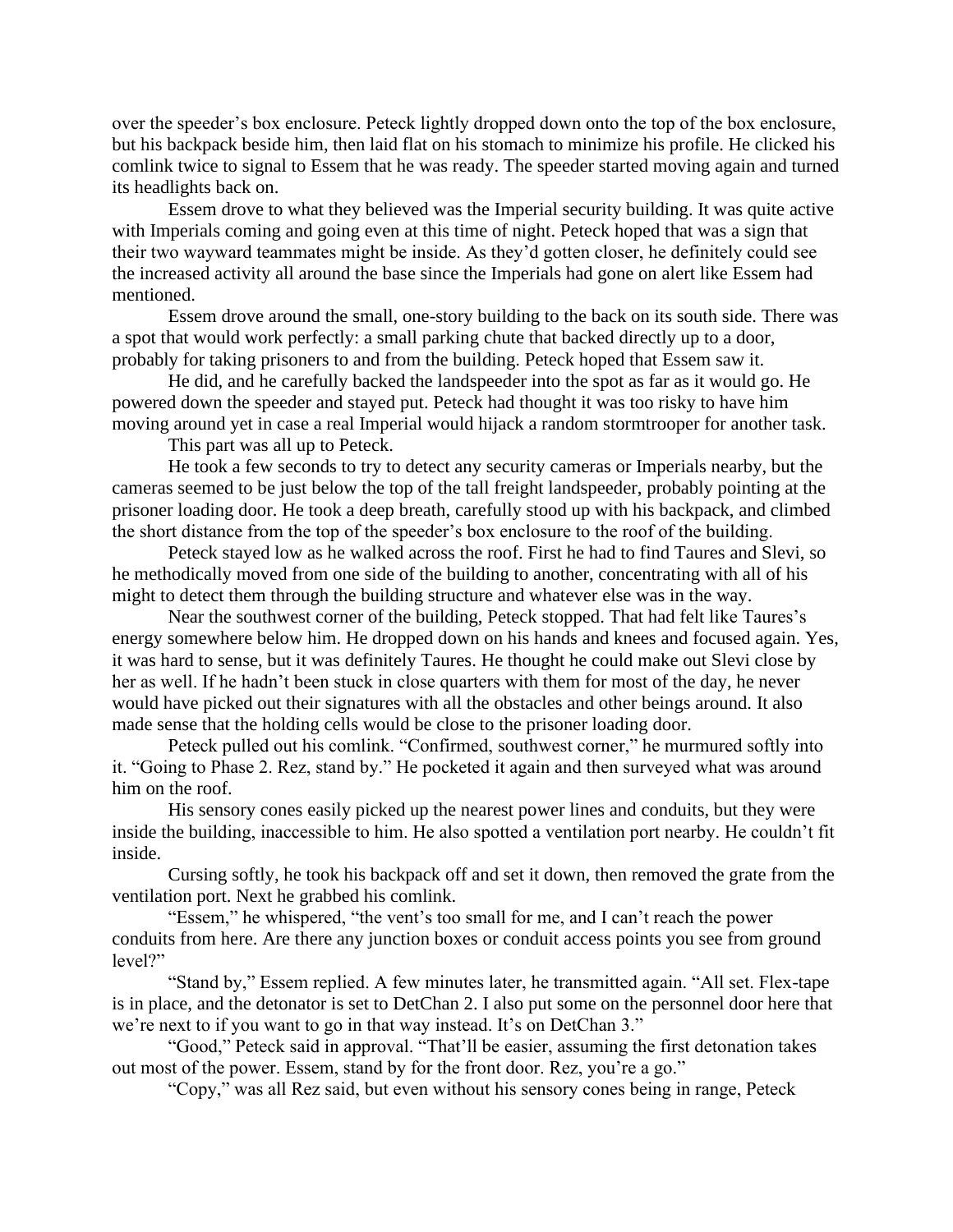could tell she'd been about to burst.

Now... it was all about timing.

The distant whine of a swoop, a crash, and blaster fire heralded Rez's arrival. Peteck had hoped to see her progress from his vantage point on the roof, but the other buildings and occasional trees blocked most of his view. The swoop and blaster fire got much closer, and then Peteck picked up the faint sounds of, "*Roger roger. Roger roger. Roger roger.*" The swoop's whine decreased as it peeled away, but the chipper choruses of "*Roger roger*" got louder before they were drowned out with a new slew of blaster fire. Imperials just below Peteck on the ground around the security building were yelling orders at each other and returning fire.

When there was sufficient chaos below but not enough for the Imperials to overwhelm the Battle Droid quite yet, Peteck took the CO2 fire extinguisher and pointed the nozzle into the building's ventilation port. He sprayed the billowing white gas inside with one hand while the other thumbed on his comlink. "Essem, go!"

This was the part of the plan Peteck was most concerned would go wrong. It was possibly even more dangerous than Rez's distraction.

Because of the noise, Peteck couldn't hear how things were going for Essem. The jumble of strong emotions– both fear and anger– from all of the Imperials around also made it hard to pick Essem's quiet aura out from the din. If it was going like he hoped, then Essem should be stumbling into the front door of the security building in his Human form and stormtrooper armor while being wracked with coughs, and yelling at everyone inside that the Rebels had released dioxis gas into the building before pretending to collapse. Peteck kept the fire extinguisher spraying until it was empty. He'd done this trick before– saying the CO2 was the highly poisonous dioxis and counting on their similar appearance and other beings' self-preservation instincts to not wait around to learn differently– but it had been months ago in a much smaller civilian building without the quality of ventilation system that this building had. He wasn't sure if it would disperse properly into the building's rooms or even be visible enough if it did.

He focused on the mess of emotions underneath him. When there was a sudden sharp uptick in fear and a bit of panic, Peteck grabbed his remote detonator for the Flex-5 tape and sent the ignition command on Channel 2.

An explosion erupted at ground level on the outside of the building's eastern wall. A couple seconds later, the panic below him increased significantly.

Peteck threw his backpack on, grabbed the empty fire extinguisher, and ran back to the freight landspeeder. Before leaving the roof, he sent an ignition command on Channel 3. A smaller, more muffled explosion sounded below his feet, and the freight landspeeder rocked slightly from the shockwave. He quickly jumped down onto the top of the speeder's cargo enclosure and used the extinguisher to bludgeon the nearest security cameras off the wall around the door. Then Peteck clambered down to the ground, tossed the extinguisher into the driver's compartment, and ran to the building's prisoner loading door. Smoke and the smell of burnt metal and electronics greeted him from the doorframe. He squeezed into the gap between the back of the speeder and the door, leveraged himself against the speeder, and pushed hard on the door.

The door's locking mechanism had been severely damaged by the detonite tape, but the door was physically still mostly in its sliding tracks. Peteck had to pull and push with all of his strength to get the door moved aside enough for him to squeeze through.

The inside of the building was mostly dark, just like he'd hoped. A few flickering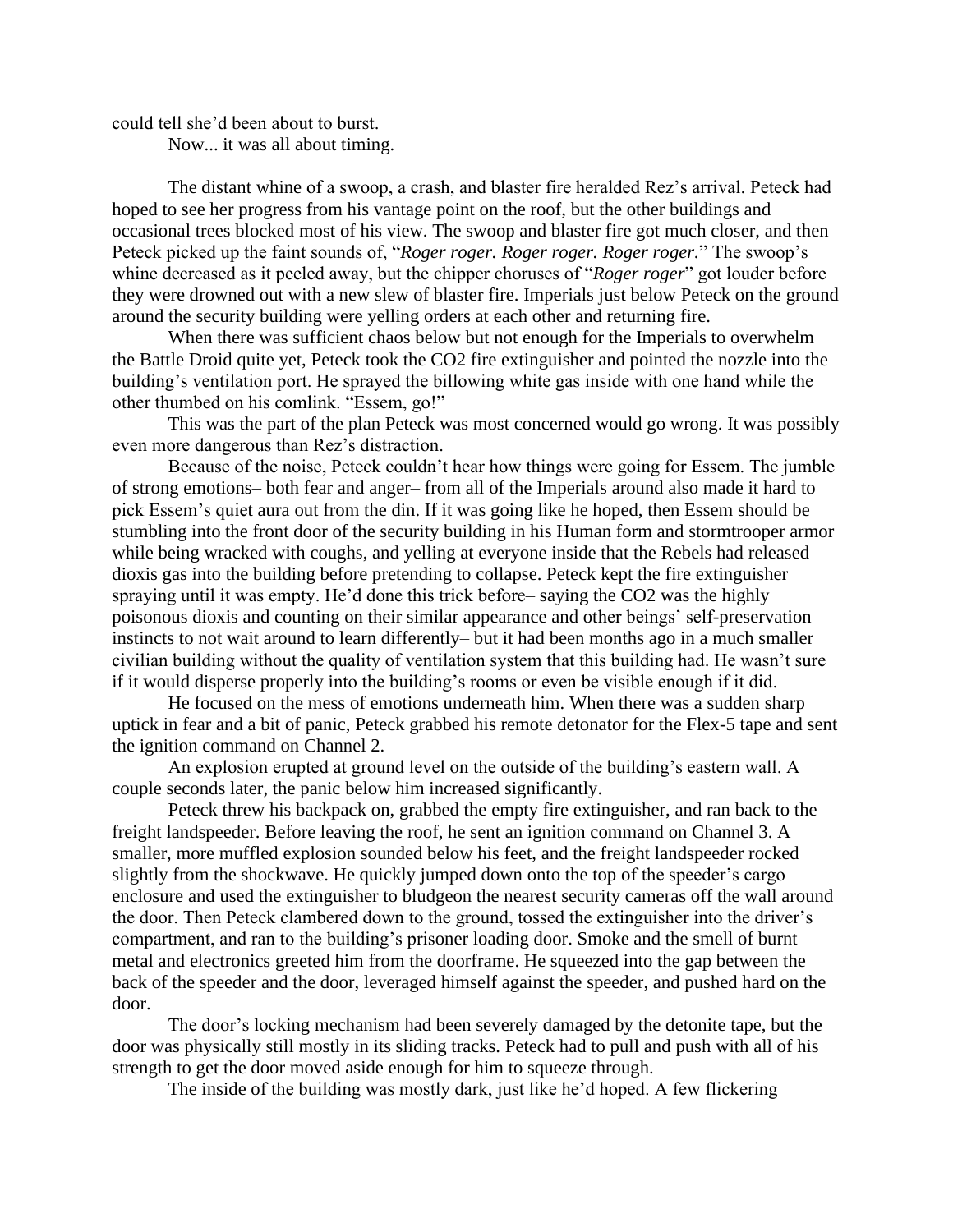emergency lights were visible here and there, hazy in the lingering CO2. It was also an eerie combination of quiet from all the background electronics that had gone down with the power shut off and of noise from the confused, evacuating Imperials at the front of the building.

Peteck covered his head and cones with his jacket and quickly strode in. He moved confidently through the darkness, following the direction Taures and Slevi seemed to be in. It was much easier to detect them now.

Two turns later, there was an open door that led into a dark room that still had a significant amount of electricity running inside it. Peteck walked in and saw the numerous holding cells. And there, inside two adjacent ones, were Taures and Slevi. The forcefields on their cell doors were still active; they must have been on an independent power line for exactly this reason.

The forcefields emitted a small amount of light, and in that hazy, CO2-tainted glow, Taures saw Peteck walk in. She beamed. "Ha! Pay up, laser-brain," she said to Slevi with a laugh.

"Be glad to," Slevi replied. He was smiling as well.

"I don't know how long we have before backup power kicks in or the Imps start sweeping the place," Peteck said. He looked around. The holding cell's control console was dead without power, so he couldn't use it to turn off the forcefields. He jogged over, crouched down right outside the active holding cells, and concentrated.

There. It was easy to find the active power lines feeding these cells. They were underneath the floor.

The fusion cutter might work, but they probably didn't have that amount of time. Peteck took half of his small piece of Flex-5 and stuck it on the floor over one of the power lines. He quickly programmed it, took several swift steps back behind the room's control console, and detonated it.

The explosion was almost meek, but it weakened that part of the floor enough for Peteck to be able to stomp on it a few times and make a small area give way. There was room for him to reach a large hand inside and stick his last bit of Flex-5 on the power line.

This explosion wasn't as meek, and it more than did its job. The forcefields flickered and died, which also plunged the room into near-complete darkness.

"Great," Taures said in relief as she scrambled out. "The cabinet behind the control console has our stuff. Do we have time to get it? I can barely see."

"Grab hold." Peteck put her hand on one of his backpack straps.

"Okay. And I've got Slevi," Taures said.

Peteck led them to the cabinet, briefly used the fusion cutter to get through the weak lock, and reached inside. He found two full backpacks and two blasters that he figured were theirs, and he handed them back. On the bottom of the cabinet he also found the jetpack. Peteck eagerly grabbed that as well.

He led them out as quickly as he could. On the way, he keyed his comlink. "Targets acquired. Heading back to the speeder now," he said quietly. Behind them, there were numerous Imperial voices growing closer, and it looked like their owners had glowrods.

The prisoner loading door finally came into view, and Peteck had to restrain himself from running for it. He squeezed through the gap and opened the speeder's box enclosure while Taures and Slevi came through as well. He jumped into the cargo enclosure and beckoned them to quickly follow him. They did.

He set down the jetpack, then closed the speeder's cargo door while sliding the backpack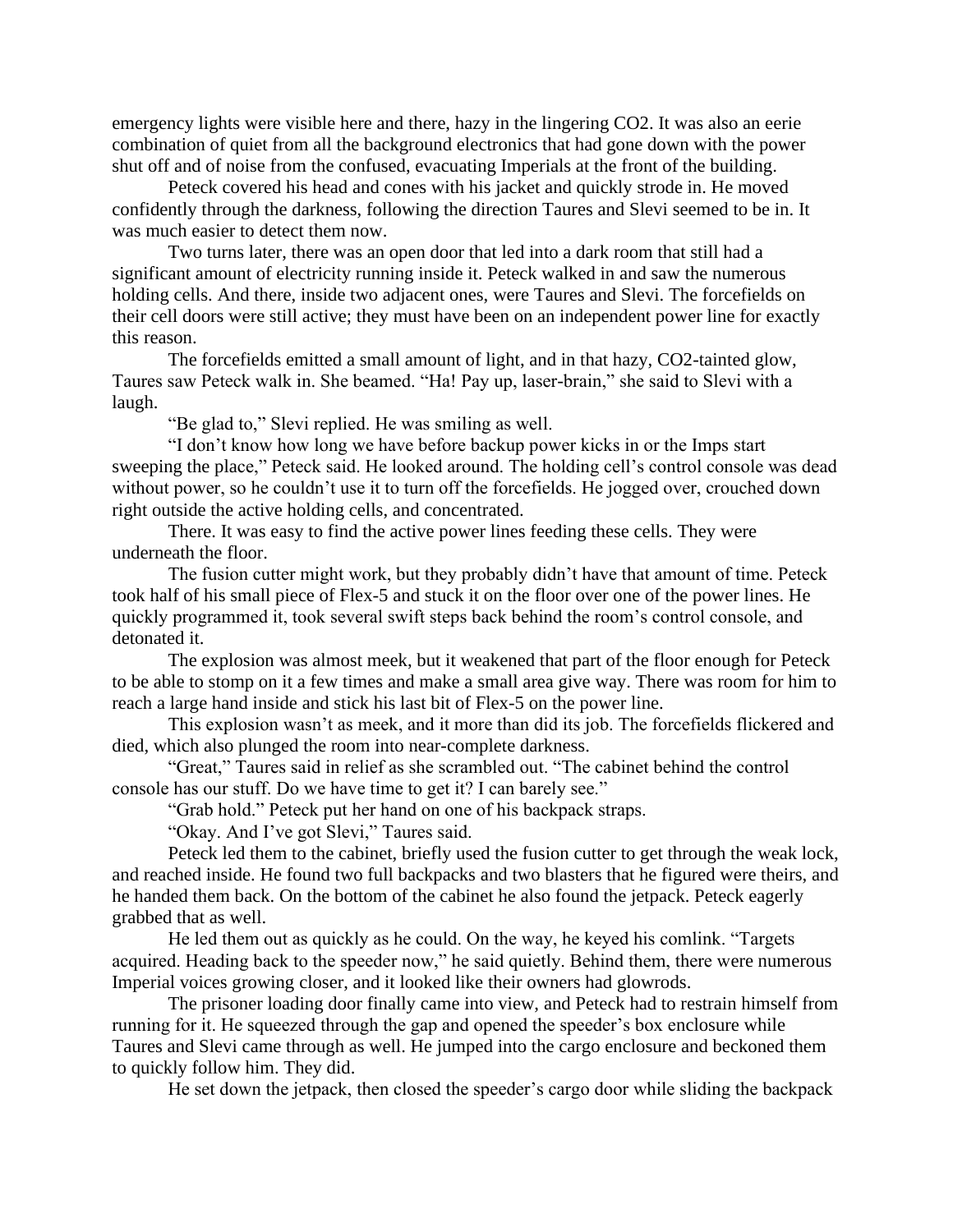off and putting his jacket back on properly, and he felt the speeder's engine rumble to life. Peteck pushed down the quick flare of panic and made himself sense who was in the driver's seat. Yes, it was Essem, not some random Imperial taking them for a joyride.

"We're ready in the back," Peteck transmitted with his comlink. "Essem, go. Rez, meet us at our rendezvous."

"Copy. Did the droid make it?" Rez asked.

"No," Essem replied.

"Good."

Taures grinned, took the comlink from Peteck, and teased into it, "Cut the chatter and get us out of here, okay?"

"Yes, ma'am." The landspeeder bolted forward.

In a matter of minutes they'd disembarked near the gap in the perimeter fence, grabbed all their items and the empty fire extinguisher, pointed the speeder down the road and propped the throttle in so it slowly rumbled away on its own, and were gone.

They hid out for several hours about five klicks away in an abandoned garage Rez had spotted during her familiarization of the town. Peteck was tense and had a headache from constantly trying so hard to detect anyone coming near. The tired squad was mostly silent. Slevi had a comlink cupped to his ear and was monitoring the local authorities' comm frequencies.

But things stayed quiet. No security forces were overrunning the town. No sirens wailed in the distance. No APBs were issued for a Gotal.

After the sun came up, Rez took the swoop to Peteck's place, got his landspeeder, and returned to pick up the others.

Peteck felt their relief on several different levels as they finally dragged themselves into his living room and collapsed on his third-hand couch. Of the squad, Taures was the only one who stayed on her feet. She followed as Peteck slowly went to the kitchen for some water.

"Thank you," she said. Peteck didn't need the information from his sensory cones to pick up on her sincere gratitude.

"You're welcome," Peteck replied. He offered her a glass of water as well, and she accepted.

After a few massive gulps, Taures lowered the glass and wiped her lips. "I want to hear more details of that crazy plan of yours and how you pulled it off. I might use some of that in the future." She smiled and then quietly continued, "You know, I knew Essem and Rez would try coming in for us. I wasn't entirely sure they'd be able to convince you to join in."

Peteck sighed and swirled the water around in his glass. "It's not that I haven't wanted to help. And I wasn't going to say no when you and Slevi were in trouble. I was just worried that my involvement would backfire on all of us. I'm afraid it still might."

Taures furrowed her brow, and Peteck felt her confusion. "What do you mean? We got out of there, and they didn't chase us down right away through town. They won't do anything now, so much later. Nothing is backfiring," she said.

"Just my being there put all of us in jeopardy."

The confusion didn't lessen. "How so?"

Peteck swished the water around some more. He was too tired to come up with deflections or excuses, so he told the truth. "All it would take is a glimpse of me on any of their security footage, and they'll be busting down this door. Look, Taures, like I said, it's not like I haven't wanted to help. Even your offers to join your squad are more tempting than I've let on,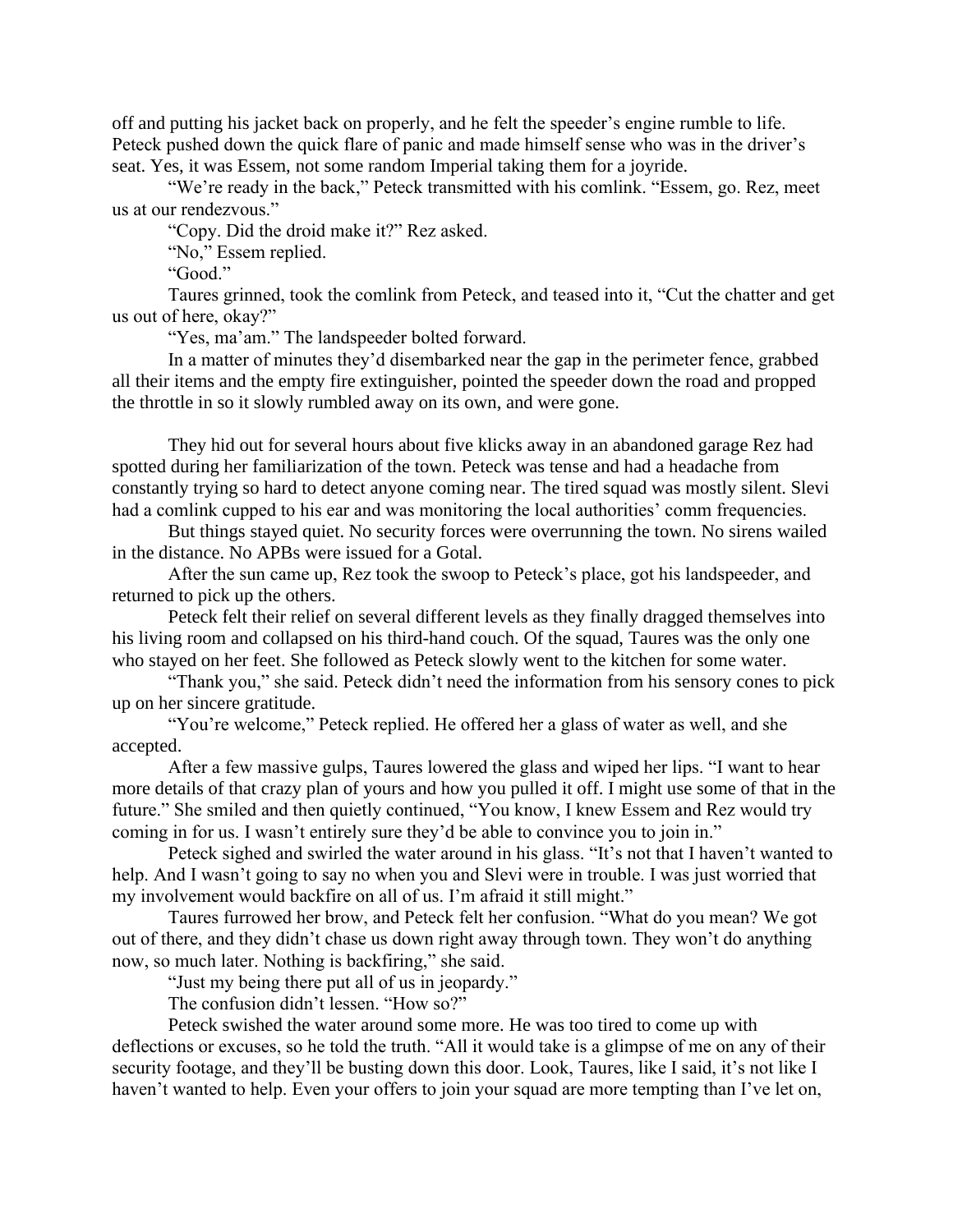for lots of reasons. But it wouldn't work. A big, distinguishable Gotal like me can't sneak around in bases like you four can. I'm dangerous to have around. That's why I keep saying no. And that's why I'm afraid I should have said no to coming along last night."

Taures cocked her head and squinted at him. Finally she let out a big sigh. "You poofy laser-brain. In the last few hours, have you taken a millisecond to consider the fact that sneaking into an Imperial base with my squad is *exactly what you just did?*"

Peteck waved her words away. "So what? One frame of footage will ruin it all."

"I doubt they have it, or they would have been here already or contacted the authorities. The big, distinguishable Gotal got in and out more stealthily than the Twi'lek and human did." Taures shook her head. "Peteck, listen, I know what you look like and what it means for missions. But I haven't tried to recruit you for your sneaking ability. I've wanted you to join us because you think outside the box and have abilities that none of the rest of us have. There are other things to do, other support roles that don't usually involve a face-to-face shootout with Imperials. You see?" The entreaty this time was honest.

Peteck mulled it over. The avenue of other non-infiltration roles held promise that he'd have to consider pretty seriously. But he still wasn't quite sure about the rest of it, that he had been as invisible inside the base as Taures claimed he was. Had he been? Had he truly pulled it off?

"Maybe," was all he grudgingly admitted.

She offered a smile. "Just think about it. And I'm sorry we didn't get your food and blaster packs like I promised."

Peteck dismissed the apology. After the eventful night, those were the last things on his mind, and he still felt guilty that Taures and Slevi had been caught because of that stuff. Because of him, really. "Don't worry about it."

"When I get back to the ship, I'll talk to the Procurement group and explain what happened. I'll make sure they know that I caused the delays with it, not you," Taures said.

"You don't need to do that," Peteck said.

"Yes, I do. I won't let you get negative fallout on this because of me. It isn't-"

"Taures," Peteck interrupted, quietly but firmly. "It's fine. Really. I–" He hesitated, unsure if he really wanted to go through with this since it went against so many of his ingrained beliefs. But blast, he was so tired of moving so much. This newfound possibility was too tempting to pass up without at least giving it a shot. He took a deep breath and made himself say the words. "I'd already gotten some work done on it before you came. I... think I might pick back up with that."

"But I thought you had to move and start over with it."

Peteck shrugged and looked around his small house. "Maybe not. I... might stay a little longer so I can finish that up." Though mainly he wanted to test the theory that Essem and now Taures had started percolating in his mind. Could he stay in the same spot after he'd been recognized? Could he make this work after a public, high-stakes day of multiple scams? Would others automatically put the pieces together, or was Essem right, and he fit in better than he'd realized? If that was true, it would also give him longevity and more options in possible future support roles for Taures, and it was best to find that out on his own without endangering the squad in the process. But all the same, he would be careful about this, so Peteck added, "It'll depend on what the security is like outside when I go return that jetpack."

Taures nodded. "All right. Essem will go with you then, just in case."

"I'll be fine. I can go alone."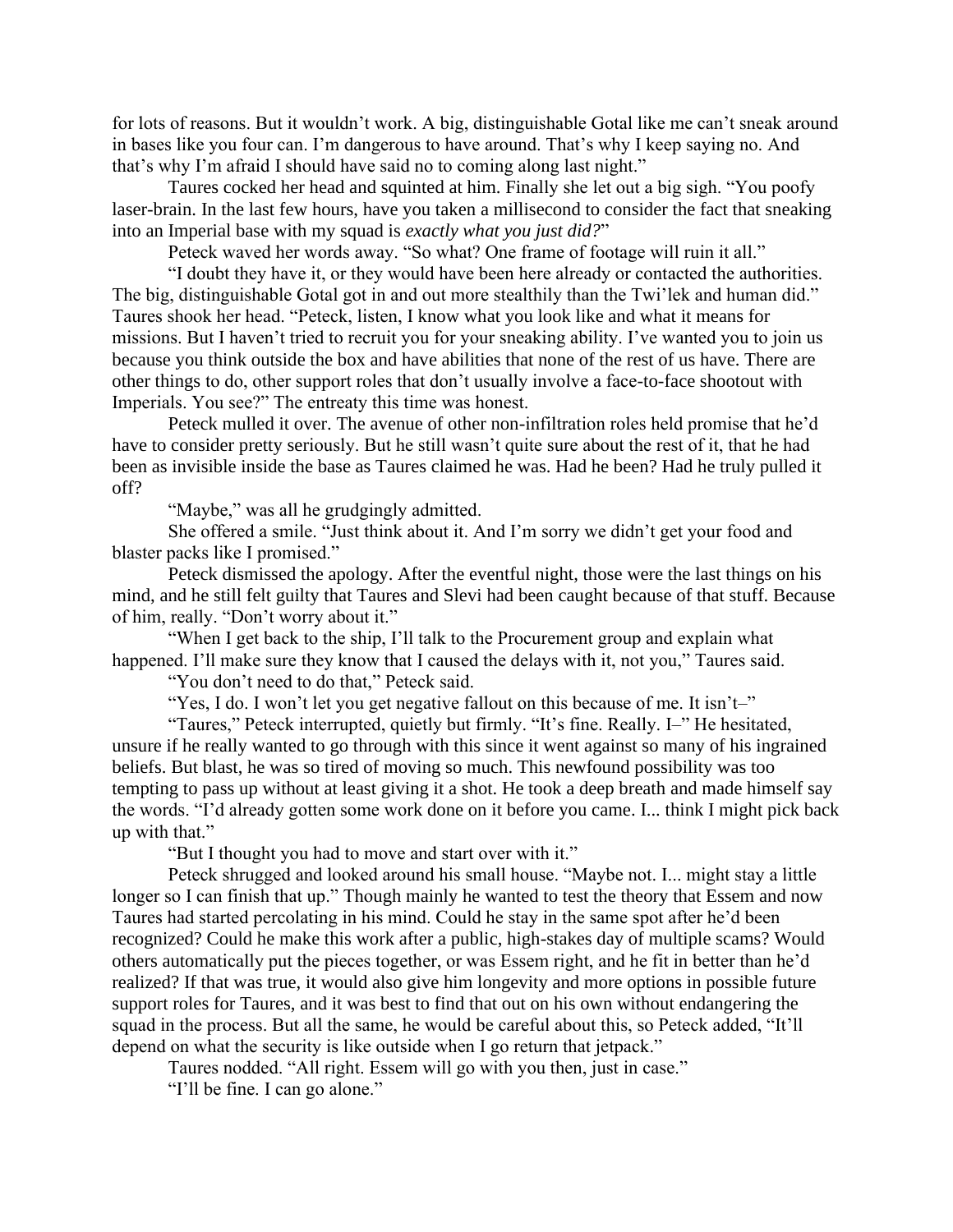"Essem will go with you," Taures insisted. Peteck's sensory cones alerted him to a flare of stubbornness coming from her and something else... a twinge of protectiveness.

Touched, Peteck relented. "Fine." He rolled his eyes in mock exasperation and hoped he did it right so Taures would understand the teasing intent. She must have because she laughed, and Peteck felt no negative emotions from her.

"And before I forget, here." Peteck took a piece of flimsi and a stylus, scribbled a frequency on it, and handed it to Taures.

"What's this?" she asked, reading it.

"My permanent comm frequency. So you can find me in case I move again before the next time you show up."

Peteck stifled a yawn borne more from sleeplessness than relaxation as he pulled into the parking lot of AtmoXtreme. Once again there were numerous landspeeders. The scheduled time for a customer group that he'd noticed on Berit's desk had been accurate. Everything was set up to his benefit, but his gut still twisted a bit at the thought of going inside.

"I'll only be a minute. You can stay here," Peteck said to Essem, but Essem was already climbing out of the passenger door. He'd shifted to his Human form before they'd left Peteck's place.

"I'll carry the jetpack," Essem said. He walked toward the aft.

Peteck shook his head to himself. He couldn't even be upset, and he was secretly glad for the company... especially when that company wasn't yelling at his sensory cones nonstop and was well-versed in protective techniques in case something happened.

The drive to AtmoXtreme from Peteck's house late that morning had been strangely unnerving in its normalcy. Only a couple additional Imperial speeders were out, and the few that were didn't chase down the obvious Gotal visible in the driver's seat. The sporadic local authorities didn't look twice at him. There weren't heightened, strung-out emotions from the local authorities, and the Imperials were more tense but in a general, directionless sort of way. Aside from that, everything seemed exactly the same as before.

He hadn't originally intended to, but at one point Peteck had needed to see if the ordinariness extended elsewhere too, and he made a long detour to the small demolition company. He didn't stop, but what he saw at that building as he drove past was the same as the previous day as well. No swarms of Imperial speeders, no crime scene tape, nothing. At that point he'd relaxed a bit and had continued on to AtmoXtreme, which he thought might end up being the true test of his theory.

Peteck joined Essem at the speeder's aft, got out his business jacket, and pulled it on while Essem hefted the jetpack into his arms. Peteck locked the speeder and double-checked to make sure he'd taken the forged sticker off of the jetpack. He took a deep breath and tried not to convey how on-edge he was while he led Essem inside. If this third look at him really made Berit realize she'd run into him at the school as well and the suspicious Gotals were one and the same, then what?

## Then...

Maybe he'd have to take Essem's previous suggestion and just say this persona was taking classes there too, as if the persona had built a life in the area. He tried hard to relax while he walked through the door.

Once again, the building felt mostly empty except for Berit, who was sitting at the front desk and reading a datapad like before. She looked up and smiled when she saw Peteck and the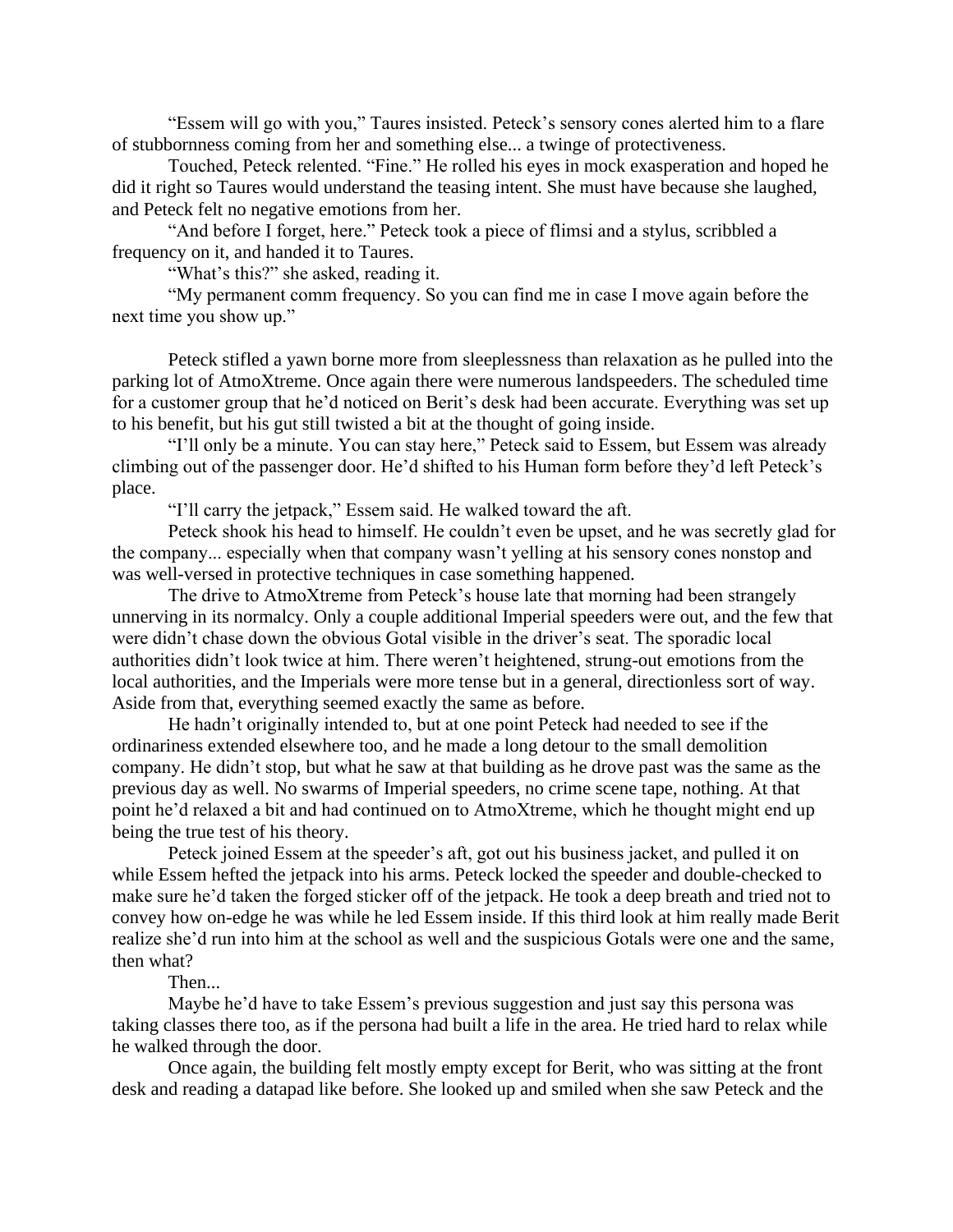jetpack, and Peteck felt a huge relief wash out from her.

"Hello," Berit said, friendliness in her aura.

"Hello," Peteck replied. He awkwardly returned her smile and gestured at the jetpack Essem was putting on the desk. "Everything checked out fine. Here's your jetpack back. You're all good to go."

"Oh, thank you so much!" Berit exclaimed. She stood and came around the desk to inspect the certification sticker. She grinned when she saw it.

"I matched the expiration date to some of the others so you can keep it in that group's inspection cycle. That way it shouldn't get left out," Peteck said. He felt an odd kinship toward that silly jetpack at that moment.

"That's great. Thank you again," Berit said. "You have no idea how much you helped us. And me."

"Don't mention it. Have a good day." Peteck nodded at her and turned to walk out. This was it, he was getting out of there free and clear–

"Oh, can you wait a second, please, sir?"

Peteck's relief whiplashed back to anxiety as he paused and turned again to see Berit scrounging through the desk for something. At last she found it and let out a small noise of triumph. She straightened up, and Peteck didn't expect to feel her emotions shift from friendly exuberance to something that felt like embarrassment as she offered him the small card she held. The odd thing, though, was that it wasn't embarrassment as if she was worried about his reaction or what he would think of the item. It was more like embarrassment about something personal, like something she'd done that she wasn't proud of.

He convinced the worst of his anxiety that the card was harmless and not a trap to snare him in to hold for the authorities. Peteck took it. On the front was a simple, colorful design with the words "Thank you" printed on it. He opened it and was pleasantly surprised to see "Thank you very much" handwritten in Gotal.

"I hope I got that right," Berit said. "It's not supposed to say something mean or offensive or anything." She blushed, and the embarrassment swirled inside her again.

Peteck felt even worse for snapping at her the previous evening but didn't know how to dig himself out of that hole and fix it. He swallowed the feelings for the moment and offered his awkward smile again. "No, no, it's exactly right." He continued with several words of the Gotal language, and then explained, "That means 'you're welcome.'" That was true for the first part, but he didn't translate the apology he'd also included. His own hot embarrassment drowned out what he felt from her.

Berit smiled again, a bit tentative but with some relief. "I'm glad. I looked it up last night after class."

"I appreciate it." And he did.

"Well, I won't keep you any longer. I'm sure you're busy," Berit said. "Someone has to watch out for the public's safety around here, right?"

"I suppose so. Take care, Berit."

"You too."

"Maybe I'll see you around town." With that, Peteck gave a short wave, then turned with Essem and walked out the door.

They were almost to the speeder when Essem quietly said to him, "There. You see?" He did.

He was glad he'd finally opened his eyes.